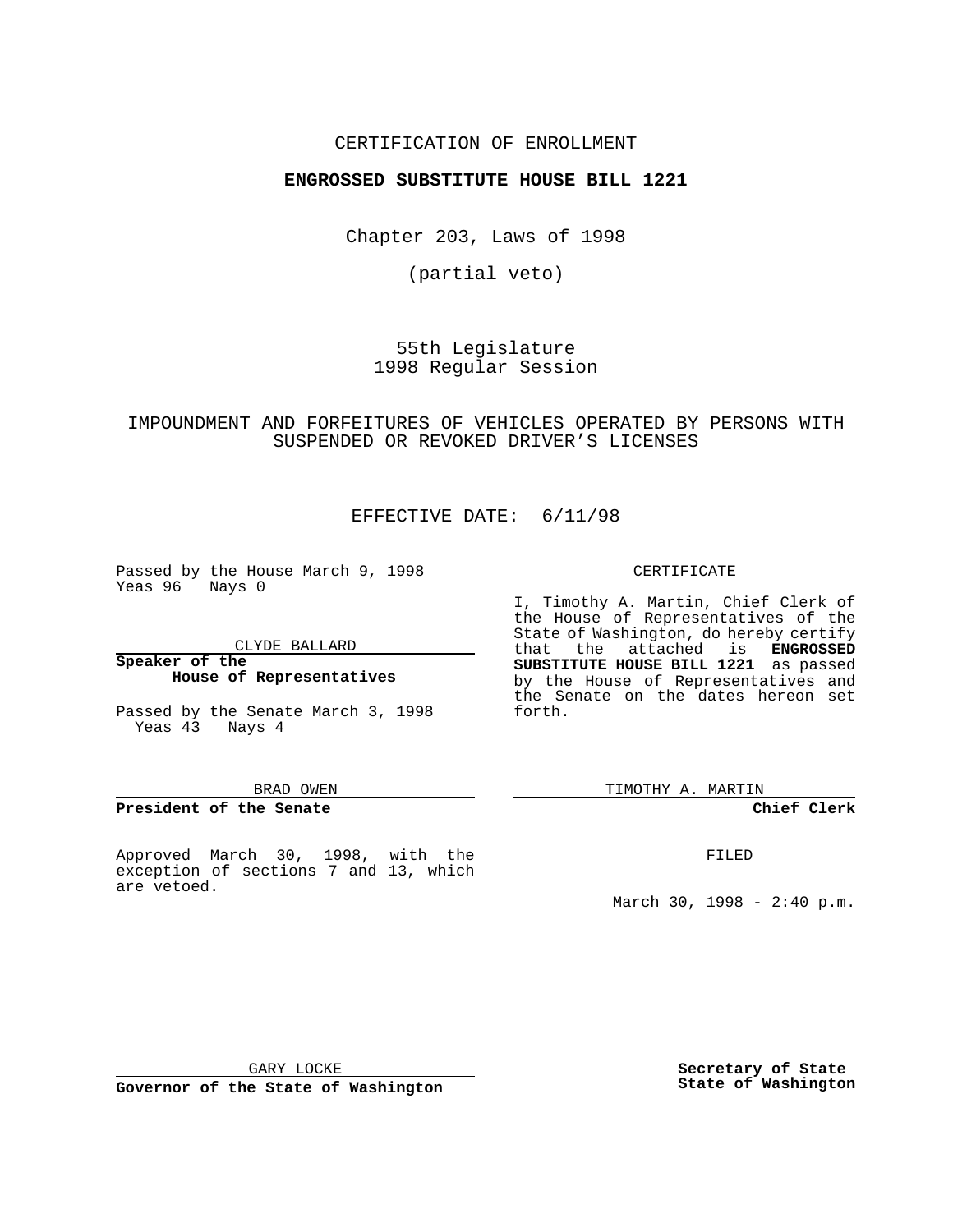## **ENGROSSED SUBSTITUTE HOUSE BILL 1221** \_\_\_\_\_\_\_\_\_\_\_\_\_\_\_\_\_\_\_\_\_\_\_\_\_\_\_\_\_\_\_\_\_\_\_\_\_\_\_\_\_\_\_\_\_\_\_

\_\_\_\_\_\_\_\_\_\_\_\_\_\_\_\_\_\_\_\_\_\_\_\_\_\_\_\_\_\_\_\_\_\_\_\_\_\_\_\_\_\_\_\_\_\_\_

## AS AMENDED BY THE SENATE

Passed Legislature - 1998 Regular Session

### **State of Washington 55th Legislature 1997 Regular Session**

**By** House Committee on Law & Justice (originally sponsored by Representatives Ballasiotes, Sheahan, Robertson, Chandler, Cody, Crouse, K. Schmidt, Costa, Scott, Buck, Kessler, Schoesler, Chopp, Johnson, Honeyford, O'Brien, Wensman, Sheldon, McDonald, Zellinsky, Thompson, H. Sommers and Mason)

Read first time 03/05/97.

 AN ACT Relating to the impoundment and forfeiture of vehicles being operated by persons who have a suspended or revoked driver's license; amending RCW 46.55.105, 46.55.110, 46.55.113, 46.55.120, 46.55.130, 46.55.010, 46.55.100, 46.12.095, and 46.12.101; adding a new section to chapter 46.55 RCW; adding a new section to chapter 46.12 RCW; creating new sections; and repealing RCW 46.20.344.

BE IT ENACTED BY THE LEGISLATURE OF THE STATE OF WASHINGTON:

 NEW SECTION. **Sec. 1.** The legislature finds that the license to drive a motor vehicle on the public highways is suspended or revoked in order to protect public safety following a driver's failure to comply with the laws of this state. Over six hundred persons are killed in traffic accidents in Washington annually, and more than eighty-four thousand persons are injured. It is estimated that of the three million four hundred thousand drivers' licenses issued to citizens of Washington, more than two hundred sixty thousand are suspended or revoked at any given time. Suspended drivers are more likely to be involved in causing traffic accidents, including fatal accidents, than properly licensed drivers, and pose a serious threat to the lives and property of Washington residents. Statistics show that suspended drivers are three times more likely to kill or seriously injure others in the commission of traffic felony offenses than are validly licensed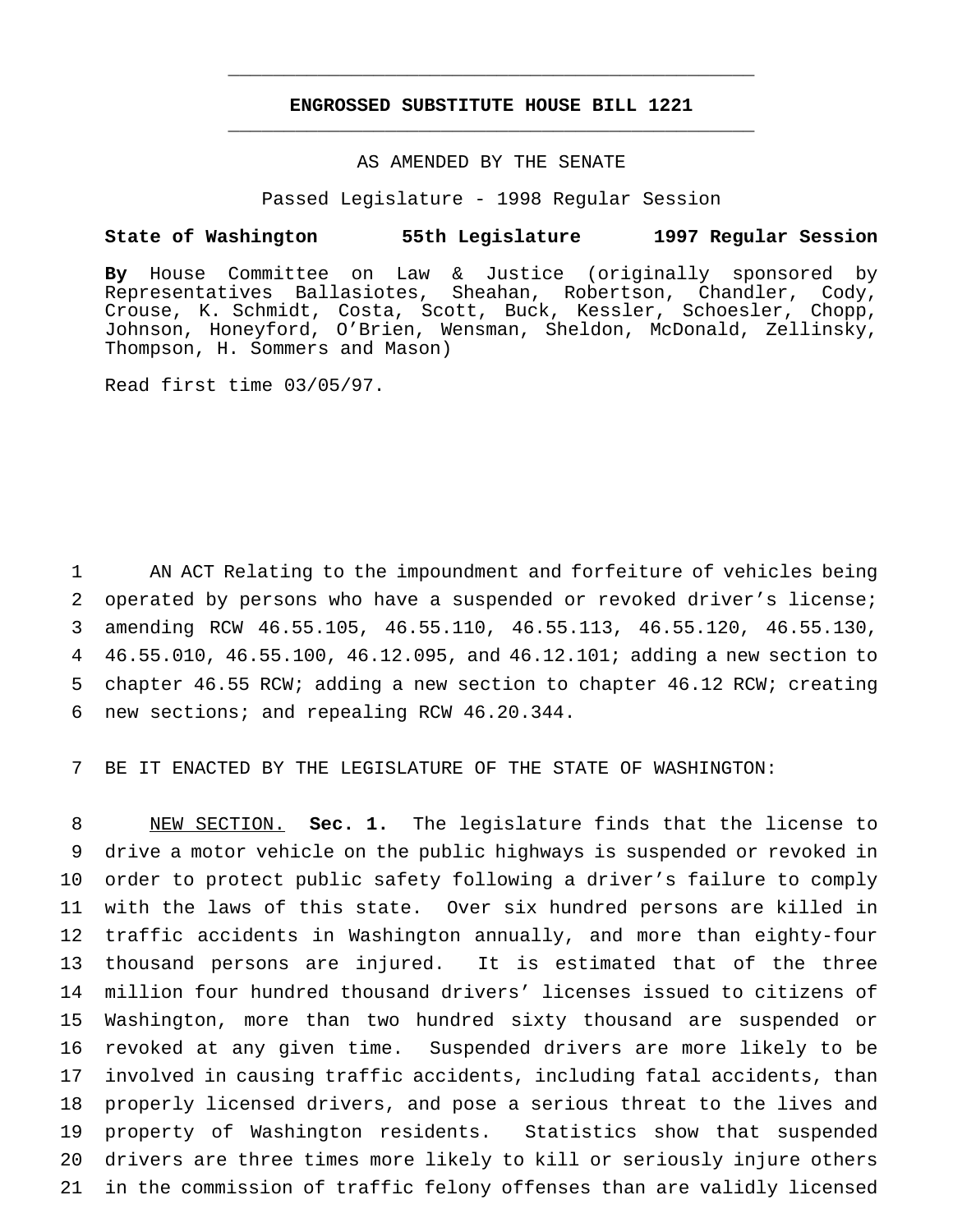drivers. In addition to not having a driver's license, most such drivers also lack required liability insurance, increasing the financial burden upon other citizens through uninsured losses and higher insurance costs for validly licensed drivers. Because of the threat posed by suspended drivers, all registered owners of motor vehicles in Washington have a duty to not allow their vehicles to be driven by a suspended driver.

 Despite the existence of criminal penalties for driving with a suspended or revoked license, an estimated seventy-five percent of these drivers continue to drive anyway. Existing sanctions are not sufficient to deter or prevent persons with a suspended or revoked license from driving. It is common for suspended drivers to resume driving immediately after being stopped, cited, and released by a police officer and to continue to drive while a criminal prosecution for suspended driving is pending. More than half of all suspended drivers charged with the crime of driving while suspended or revoked fail to appear for court hearings. Vehicle impoundment will provide an immediate consequence which will increase deterrence and reduce unlawful driving by preventing a suspended driver access to that vehicle. Vehicle impoundment will also provide an appropriate measure of accountability for registered owners who permit suspended drivers to drive their vehicles. Impoundment of vehicles driven by suspended drivers has been shown to reduce future driving while suspended or revoked offenses for up to two years afterwards, and the recidivism rate for drivers whose cars were not impounded was one hundred percent higher than for drivers whose cars were impounded. In order to adequately protect public safety and to enforce the state's driver licensing laws, it is necessary to authorize the impoundment of any vehicle when it is found to be operated by a driver with a suspended or revoked license in violation of RCW 46.20.342 and 46.20.420. The impoundment of a vehicle operated in violation of RCW 46.20.342 or 46.20.420 is intended to be a civil in rem action against the vehicle in order to remove it from the public highways and reduce the risk posed to traffic safety by a vehicle accessible to a driver who is reasonably believed to have violated these laws.

 **Sec. 2.** RCW 46.55.105 and 1995 c 219 s 4 are each amended to read as follows: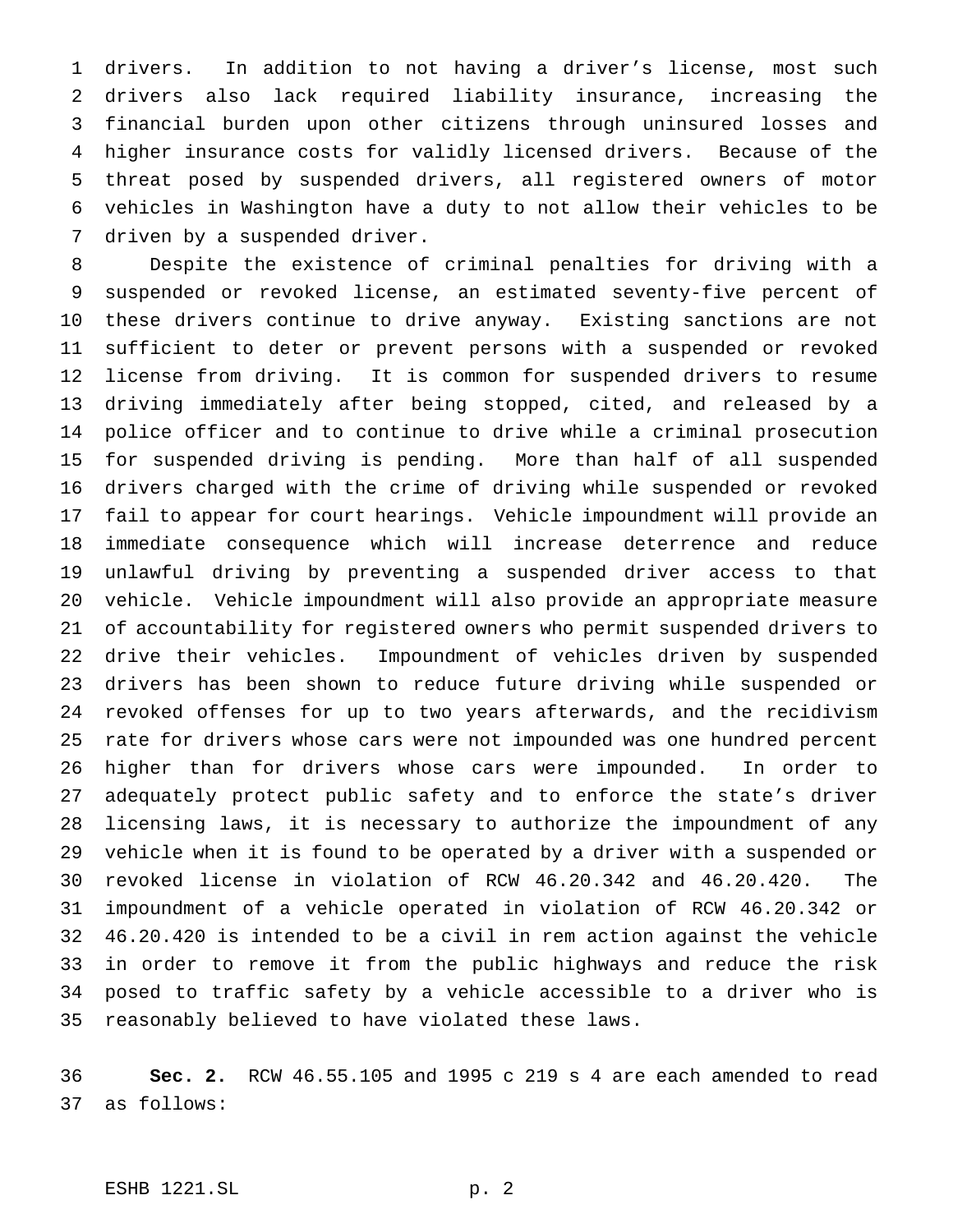(1) The abandonment of any vehicle creates a prima facie presumption that the last registered owner of record is responsible for the abandonment and is liable for costs incurred in removing, storing, and disposing of the abandoned vehicle, less amounts realized at auction.

 (2) If an unauthorized vehicle is found abandoned under subsection (1) of this section and removed at the direction of law enforcement, the last registered owner of record is guilty of a traffic infraction, unless the vehicle is redeemed as provided in RCW 46.55.120. In addition to any other monetary penalty payable under chapter 46.63 RCW, the court shall not consider all monetary penalties as having been paid until the court is satisfied that the person found to have committed the infraction has made restitution in the amount of the deficiency remaining after disposal of the vehicle under RCW 46.55.140.

 (3) A vehicle theft report filed with a law enforcement agency relieves the last registered owner of liability under subsection (2) of 17 this section for failure to redeem the vehicle. However, the last registered owner remains liable for the costs incurred in removing, storing, and disposing of the abandoned vehicle under subsection (1) of this section. Nothing in this section limits in any way the registered owner's rights in a civil action or as restitution in a criminal action against a person responsible for the theft of the vehicle.

23 (4) Properly filing a report of sale or transfer regarding the 24 vehicle involved in accordance with RCW  $46.12.101(1)$  ((or a vehicle 25 theft report filed with a law enforcement agency)) relieves the last registered owner of liability under subsections (1) and (2) of this 27 section. If the date of sale as indicated on the report of sale is on 28 or before the date of impoundment, the buyer identified on the latest 29 properly filed report of sale with the department is assumed liable for 30 the costs incurred in removing, storing, and disposing of the abandoned vehicle, less amounts realized at auction. If the date of sale is 32 after the date of impoundment, the previous registered owner is assumed to be liable for such costs. A licensed vehicle dealer is not liable under subsections (1) and (2) of this section if the dealer, as transferee or assignee of the last registered owner of the vehicle involved, has complied with the requirements of RCW 46.70.122 upon 37 selling or otherwise disposing of the vehicle, or if the dealer has timely filed a transitional ownership record or report of sale under 39 section 12 of this act. In that case the person to whom the licensed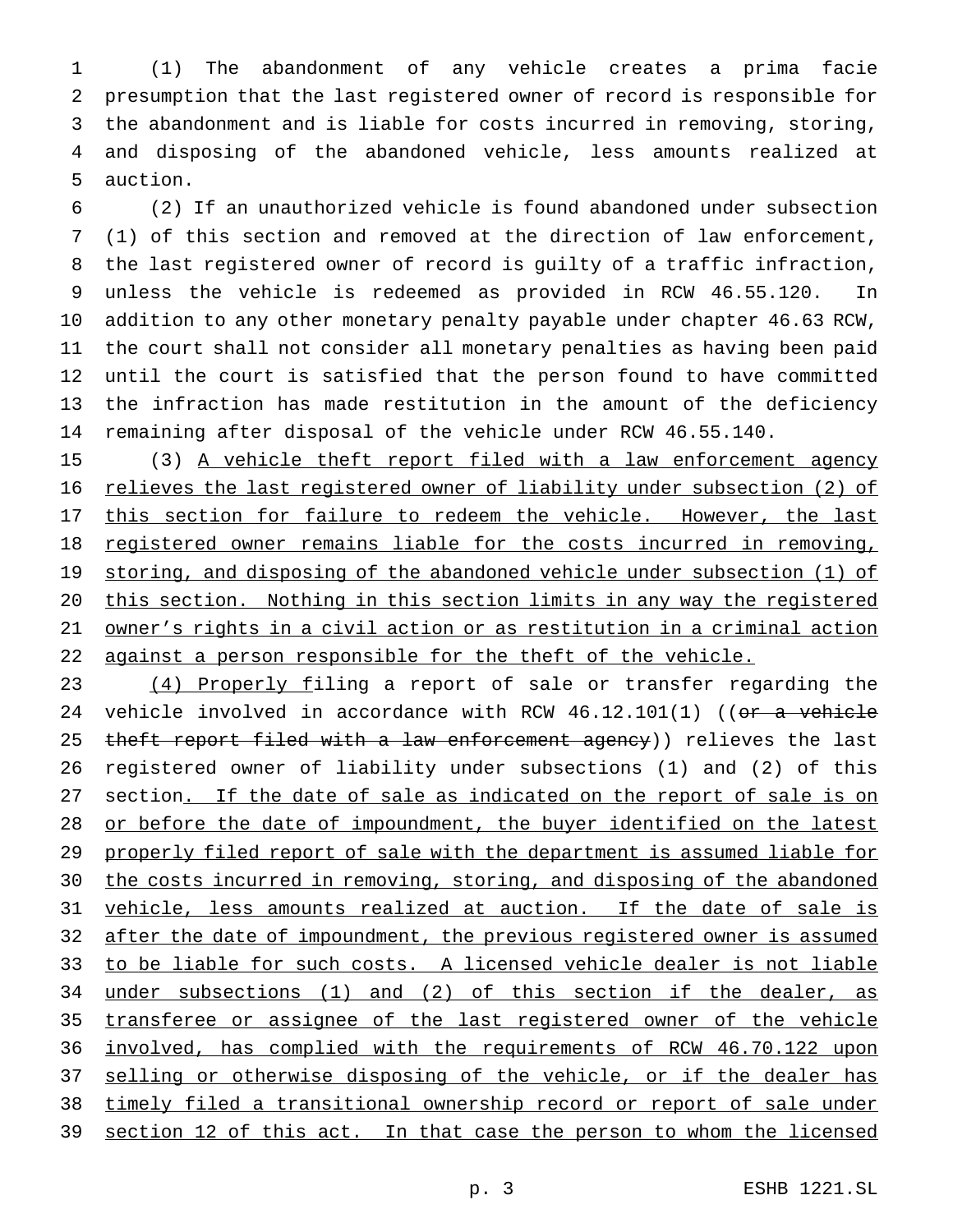vehicle dealer has sold or transferred the vehicle is assumed liable for the costs incurred in removing, storing, and disposing of the abandoned vehicle, less amounts realized at auction.

4 (( $(4)$ )) (5) For the purposes of reporting notices of traffic infraction to the department under RCW 46.20.270 and 46.52.100, and for purposes of reporting notices of failure to appear, respond, or comply regarding a notice of traffic infraction to the department under RCW 46.63.070(5), a traffic infraction under subsection (2) of this section is not considered to be a standing, stopping, or parking violation.

 $((\{5\})$  (6) A notice of infraction for a violation of this section may be filed with a court of limited jurisdiction organized under Title 3, 35, or 35A RCW, or with a violations bureau subject to the court's jurisdiction.

 **Sec. 3.** RCW 46.55.110 and 1995 c 360 s 6 are each amended to read as follows:

 (1) When an unauthorized vehicle is impounded, the impounding towing operator shall notify the legal and registered owners of the impoundment of the unauthorized vehicle and the owners of any other items of personal property registered or titled with the department. The notification shall be sent by first-class mail within twenty-four hours after the impoundment to the last known registered and legal owners of the vehicle, and the owners of any other items of personal property registered or titled with the department, as provided by the law enforcement agency, and shall inform the owners of the identity of the person or agency authorizing the impound. The notification shall include the name of the impounding tow firm, its address, and telephone number. The notice shall also include the location, time of the impound, and by whose authority the vehicle was impounded. The notice shall also include the written notice of the right of redemption and opportunity for a hearing to contest the validity of the impoundment pursuant to RCW 46.55.120.

 (2) In the case of an abandoned vehicle, or other item of personal property registered or titled with the department, within twenty-four hours after receiving information on the owners from the department through the abandoned vehicle report, the tow truck operator shall send by certified mail, with return receipt requested, a notice of custody and sale to the legal and registered owners.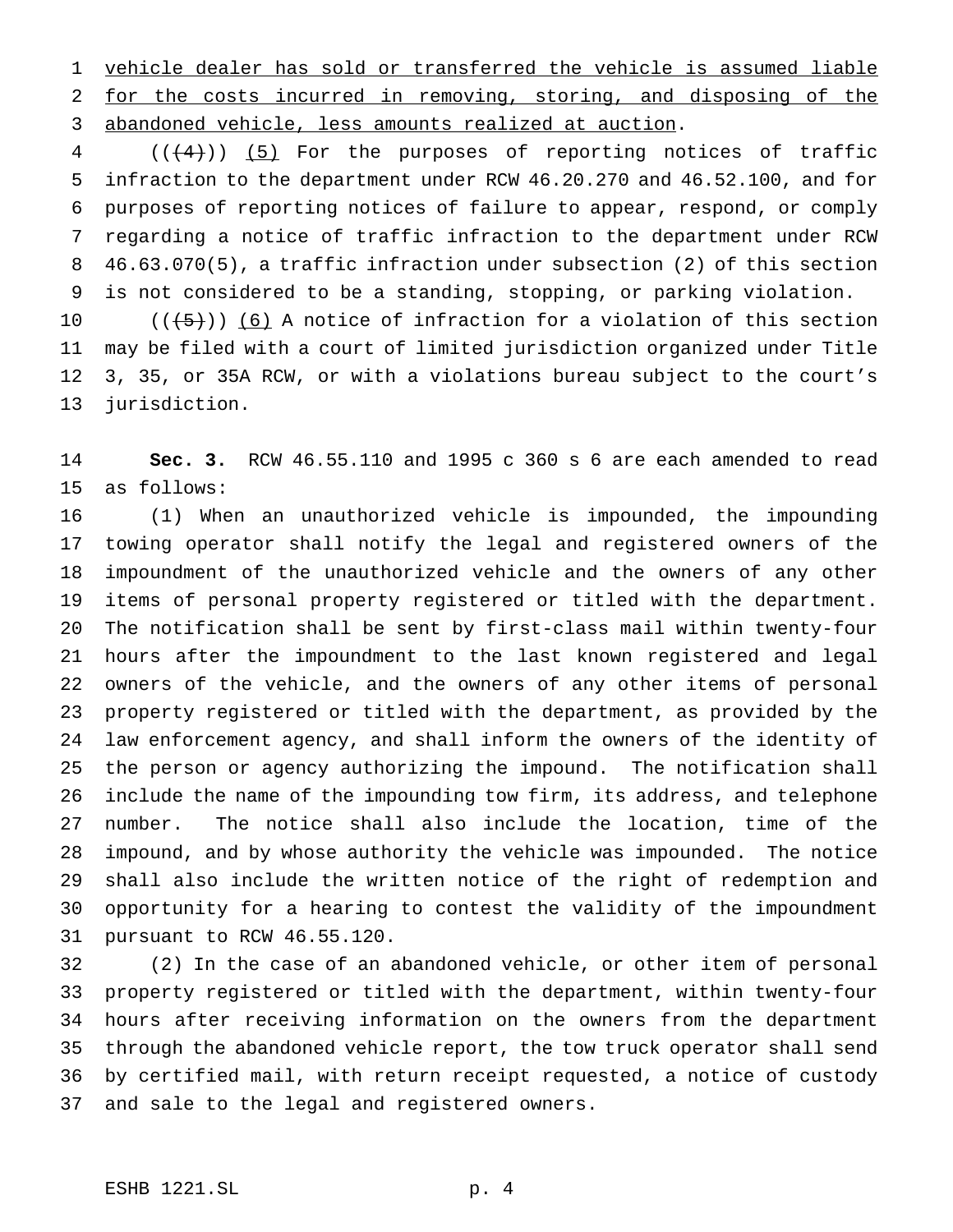(3) If the date on which a notice required by subsection (2) of this section is to be mailed falls upon a Saturday, Sunday, or a postal 3 holiday, the notice may be mailed on the next day that is neither a Saturday, Sunday, nor a postal holiday.

5 (4) No notices need be sent to the legal or registered owners of an impounded vehicle or other item of personal property registered or titled with the department, if the vehicle or personal property has been redeemed.

 **Sec. 4.** RCW 46.55.113 and 1997 c 66 s 7 are each amended to read as follows:

 Whenever the driver of a vehicle is arrested for a violation of RCW 46.61.502 or 46.61.504 or of RCW 46.20.342 or 46.20.420, the 13 ((arresting officer may take custody of the vehicle and provide for its 14 prompt removal to a place of safety)) vehicle is subject to impoundment, pursuant to applicable local ordinance or state agency 16 rule at the direction of a law enforcement officer. In addition, a police officer may take custody of a vehicle and provide for its prompt removal to a place of safety under any of the following circumstances: (1) Whenever a police officer finds a vehicle standing upon the roadway in violation of any of the provisions of RCW 46.61.560, the officer may provide for the removal of the vehicle or require the driver or other person in charge of the vehicle to move the vehicle to 23 a position off the roadway;

 (2) Whenever a police officer finds a vehicle unattended upon a highway where the vehicle constitutes an obstruction to traffic or jeopardizes public safety;

 (3) Whenever a police officer finds an unattended vehicle at the scene of an accident or when the driver of a vehicle involved in an accident is physically or mentally incapable of deciding upon steps to be taken to protect his or her property;

 (4) Whenever the driver of a vehicle is arrested and taken into custody by a police officer;

 (5) Whenever a police officer discovers a vehicle that the officer determines to be a stolen vehicle;

 (6) Whenever a vehicle without a special license plate, card, or decal indicating that the vehicle is being used to transport a disabled person under RCW 46.16.381 is parked in a stall or space clearly and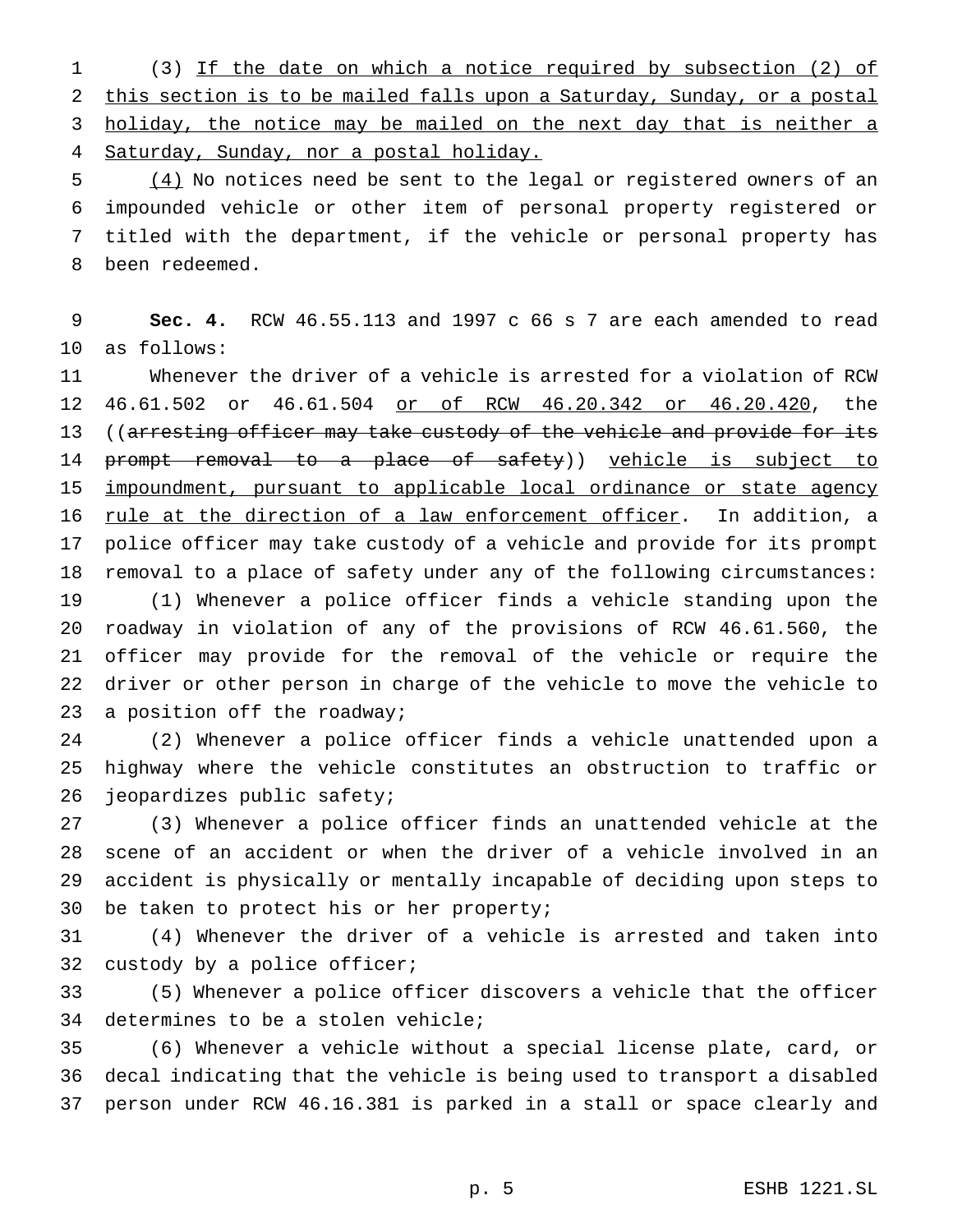conspicuously marked under RCW 46.61.581 which space is provided on private property without charge or on public property;

 (7) Upon determining that a person is operating a motor vehicle without a valid driver's license in violation of RCW 46.20.005 or with 5 a license that has been expired for ninety days or more( $(-\sigma r + \sigma r)$ ) suspended or revoked license in violation of RCW 46.20.342 or  $7 \quad 46.20.420)$ .

 Nothing in this section may derogate from the powers of police officers under the common law. For the purposes of this section, a place of safety may include the business location of a registered tow truck operator.

 **Sec. 5.** RCW 46.55.120 and 1996 c 89 s 2 are each amended to read as follows:

 (1) Vehicles or other items of personal property registered or titled with the department that are impounded by registered tow truck operators pursuant to RCW 46.55.080, 46.55.085, or 46.55.113 may be redeemed only under the following circumstances:

 (a) Only the legal owner, the registered owner, a person authorized in writing by the registered owner or the vehicle's insurer, a person who is determined and verified by the operator to have the permission of the registered owner of the vehicle or other item of personal property registered or titled with the department, or one who has purchased a vehicle or item of personal property registered or titled with the department from the registered owner who produces proof of ownership or written authorization and signs a receipt therefor, may redeem an impounded vehicle or items of personal property registered or 27 titled with the department. In addition, a vehicle impounded because the operator is in violation of RCW 46.20.342(1)(c) shall not be 29 released until a person eligible to redeem it under this subsection (1)(a) satisfies the requirements of (b) of this subsection, including 31 paying all towing, removal, and storage fees, notwithstanding the fact 32 that the hold was ordered by a government agency. If the department's 33 records show that the operator has been convicted of a violation of RCW 46.20.342 or a similar local ordinance within the past five years, the 35 vehicle may be held for up to thirty days at the written direction of the agency ordering the vehicle impounded. A vehicle impounded because the operator is arrested for a violation of RCW 46.20.342 may be 38 released only pursuant to a written order from the agency that ordered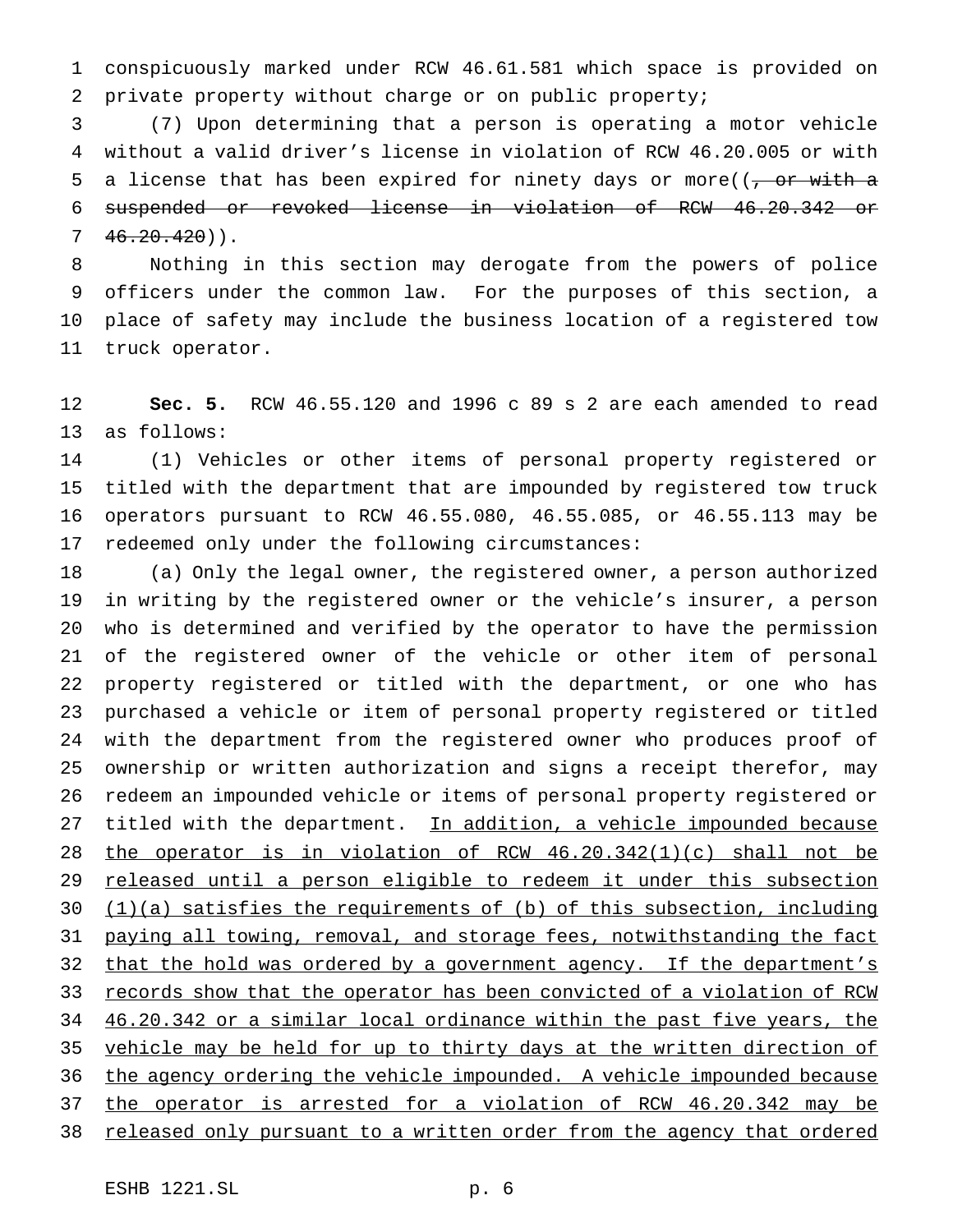1 the vehicle impounded. An agency may issue a written order to release pursuant to a provision of an applicable state agency rule or local ordinance authorizing release on the basis of economic or personal 4 hardship to the spouse of the operator, taking into consideration public safety factors, including the operator's criminal history and driving record.

 If a vehicle is impounded because the operator is in violation of RCW 46.20.342(1) (a) or (b), the vehicle may be held for up to thirty 9 days at the written direction of the agency ordering the vehicle 10 impounded. However, if the department's records show that the operator has been convicted of a violation of RCW 46.20.342(1) (a) or (b) or a 12 similar local ordinance within the past five years, the vehicle may be held at the written direction of the agency ordering the vehicle 14 impounded for up to sixty days, and for up to ninety days if the 15 operator has two or more such prior offenses. If a vehicle is impounded because the operator is arrested for a violation of RCW 46.20.342, the vehicle may not be released until a person eligible to redeem it under this subsection (1)(a) satisfies the requirements of 19 (b) of this subsection, including paying all towing, removal, and storage fees, notwithstanding the fact that the hold was ordered by a government agency.

 (b) The vehicle or other item of personal property registered or titled with the department shall be released upon the presentation to any person having custody of the vehicle of commercially reasonable tender sufficient to cover the costs of towing, storage, or other services rendered during the course of towing, removing, impounding, or 27 storing any such vehicle. In addition, if a vehicle is impounded because the operator was arrested for a violation of RCW 46.20.342 or 29 46.20.420 and was being operated by the registered owner when it was impounded, it must not be released to any person until the registered owner establishes with the agency that ordered the vehicle impounded that any penalties, fines, or forfeitures owed by him or her have been satisfied. Commercially reasonable tender shall include, without limitation, cash, major bank credit cards, or personal checks drawn on in-state banks if accompanied by two pieces of valid identification, one of which may be required by the operator to have a photograph. If the towing firm can determine through the customer's bank or a check verification service that the presented check would not be paid by the bank or guaranteed by the service, the towing firm may refuse to accept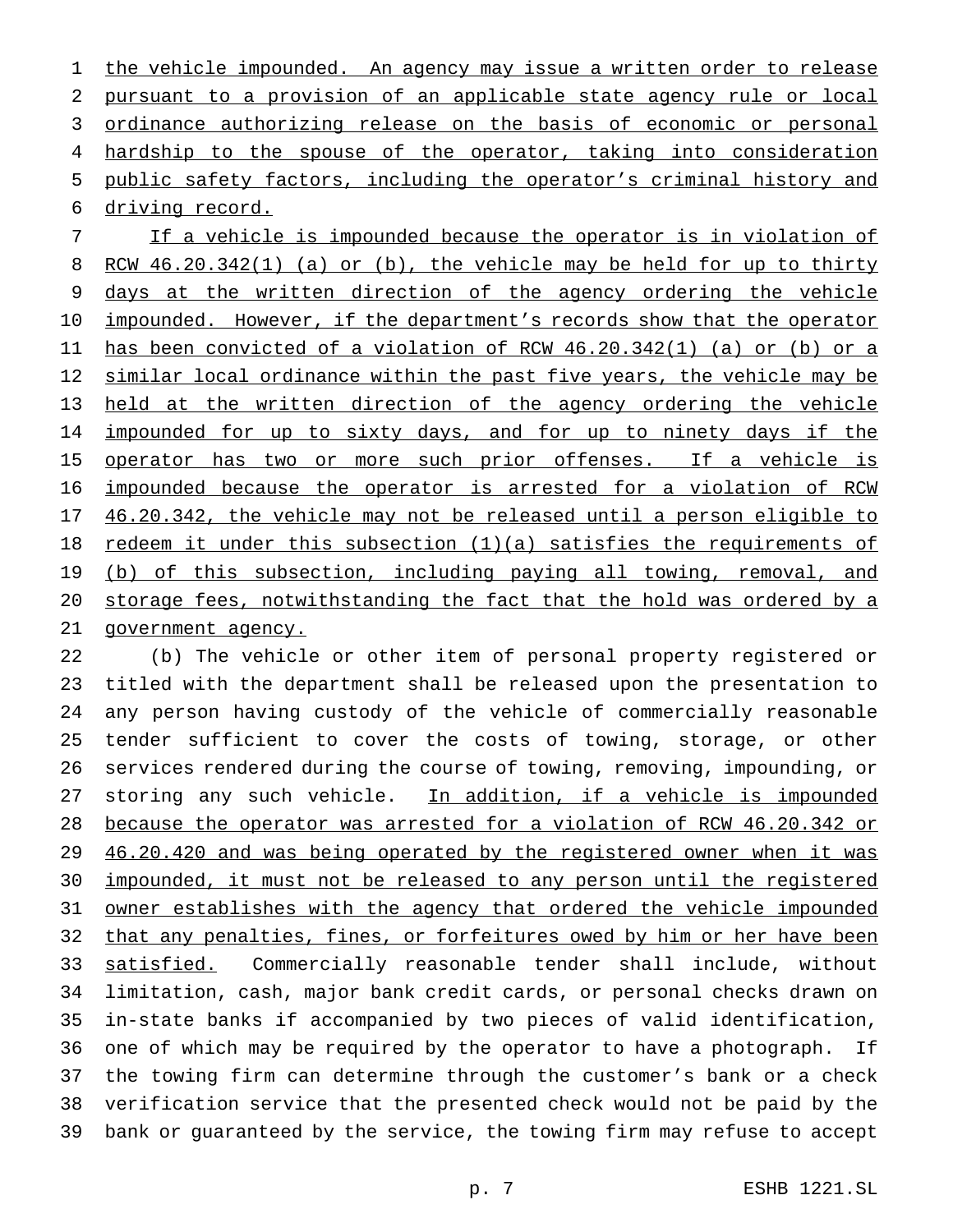the check. Any person who stops payment on a personal check or credit card, or does not make restitution within ten days from the date a check becomes insufficient due to lack of funds, to a towing firm that has provided a service pursuant to this section or in any other manner defrauds the towing firm in connection with services rendered pursuant to this section shall be liable for damages in the amount of twice the towing and storage fees, plus costs and reasonable attorney's fees.

 (2)(a) The registered tow truck operator shall give to each person who seeks to redeem an impounded vehicle, or item of personal property registered or titled with the department, written notice of the right of redemption and opportunity for a hearing, which notice shall be accompanied by a form to be used for requesting a hearing, the name of the person or agency authorizing the impound, and a copy of the towing and storage invoice. The registered tow truck operator shall maintain a record evidenced by the redeeming person's signature that such notification was provided.

 (b) Any person seeking to redeem an impounded vehicle under this 18 section has a right to a hearing in the district or municipal court for the jurisdiction in which the vehicle was impounded to contest the validity of the impoundment or the amount of towing and storage charges. The district court has jurisdiction to determine the issues involving all impoundments including those authorized by the state or its agents. The municipal court has jurisdiction to determine the 24 issues involving impoundments authorized by agents of the municipality. Any request for a hearing shall be made in writing on the form provided 26 for that purpose and must be received by the ((district)) appropriate court within ten days of the date the opportunity was provided for in 28 subsection  $(2)(a)$  of this section. At the time of the filing of the hearing request, the petitioner shall pay to the court clerk a filing fee in the same amount required for the filing of a suit in district 31 court. If the hearing request is not received by the ((district)) court within the ten-day period, the right to a hearing is waived and the registered owner is liable for any towing, storage, or other impoundment charges permitted under this chapter. Upon receipt of a 35 timely hearing request, the ((district)) court shall proceed to hear and determine the validity of the impoundment.

37 (3)(a) The ((district)) court, within five days after the request for a hearing, shall notify the registered tow truck operator, the person requesting the hearing if not the owner, the registered and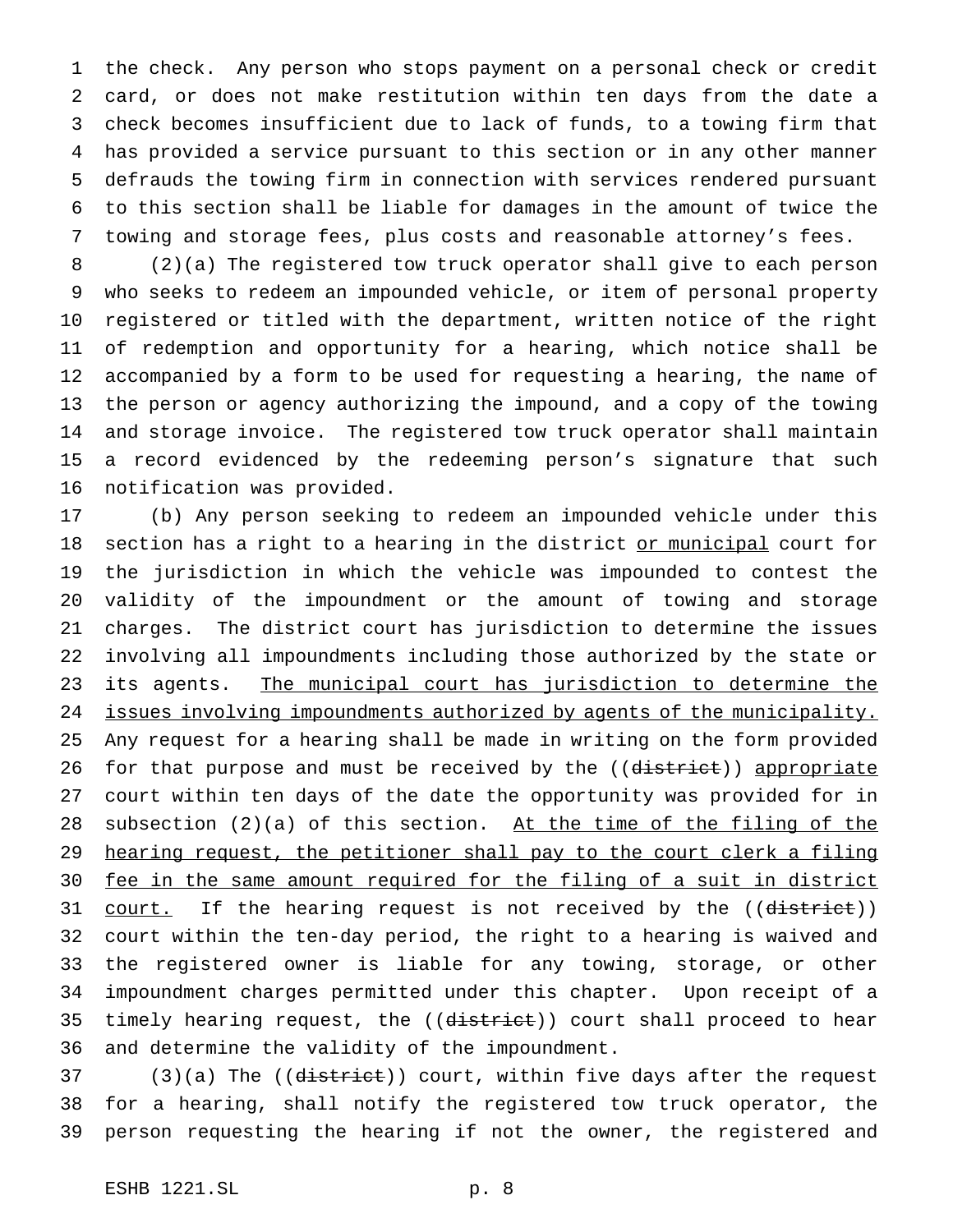legal owners of the vehicle or other item of personal property registered or titled with the department, and the person or agency authorizing the impound in writing of the hearing date and time.

 (b) At the hearing, the person or persons requesting the hearing may produce any relevant evidence to show that the impoundment, towing, or storage fees charged were not proper. The court may consider a written report made under oath by the officer who authorized the impoundment in lieu of the officer's personal appearance at the hearing.

10 (c) At the conclusion of the hearing, the ((district)) court shall determine whether the impoundment was proper, whether the towing or storage fees charged were in compliance with the posted rates, and who is responsible for payment of the fees. The court may not adjust fees or charges that are in compliance with the posted or contracted rates. (d) If the impoundment is found proper, the impoundment, towing, and storage fees as permitted under this chapter together with court costs shall be assessed against the person or persons requesting the hearing, unless the operator did not have a signed and valid impoundment authorization from a private property owner or an authorized agent.

 (e) If the impoundment is determined to be in violation of this chapter, then the registered and legal owners of the vehicle or other item of personal property registered or titled with the department shall bear no impoundment, towing, or storage fees, and any security shall be returned or discharged as appropriate, and the person or agency who authorized the impoundment shall be liable for any towing, storage, or other impoundment fees permitted under this chapter. The court shall enter judgment in favor of the registered tow truck operator against the person or agency authorizing the impound for the impoundment, towing, and storage fees paid. In addition, the court shall enter judgment in favor of the registered and legal owners of the vehicle, or other item of personal property registered or titled with 33 the department, for the amount of the filing fee required by law for 34 the impound hearing petition as well as reasonable damages for loss of the use of the vehicle during the time the same was impounded, for not less than fifty dollars per day, against the person or agency 37 authorizing the impound. However, if an impoundment arising from an alleged violation of RCW 46.20.342 or 46.20.420 is determined to be in 39 violation of this chapter, then the law enforcement officer directing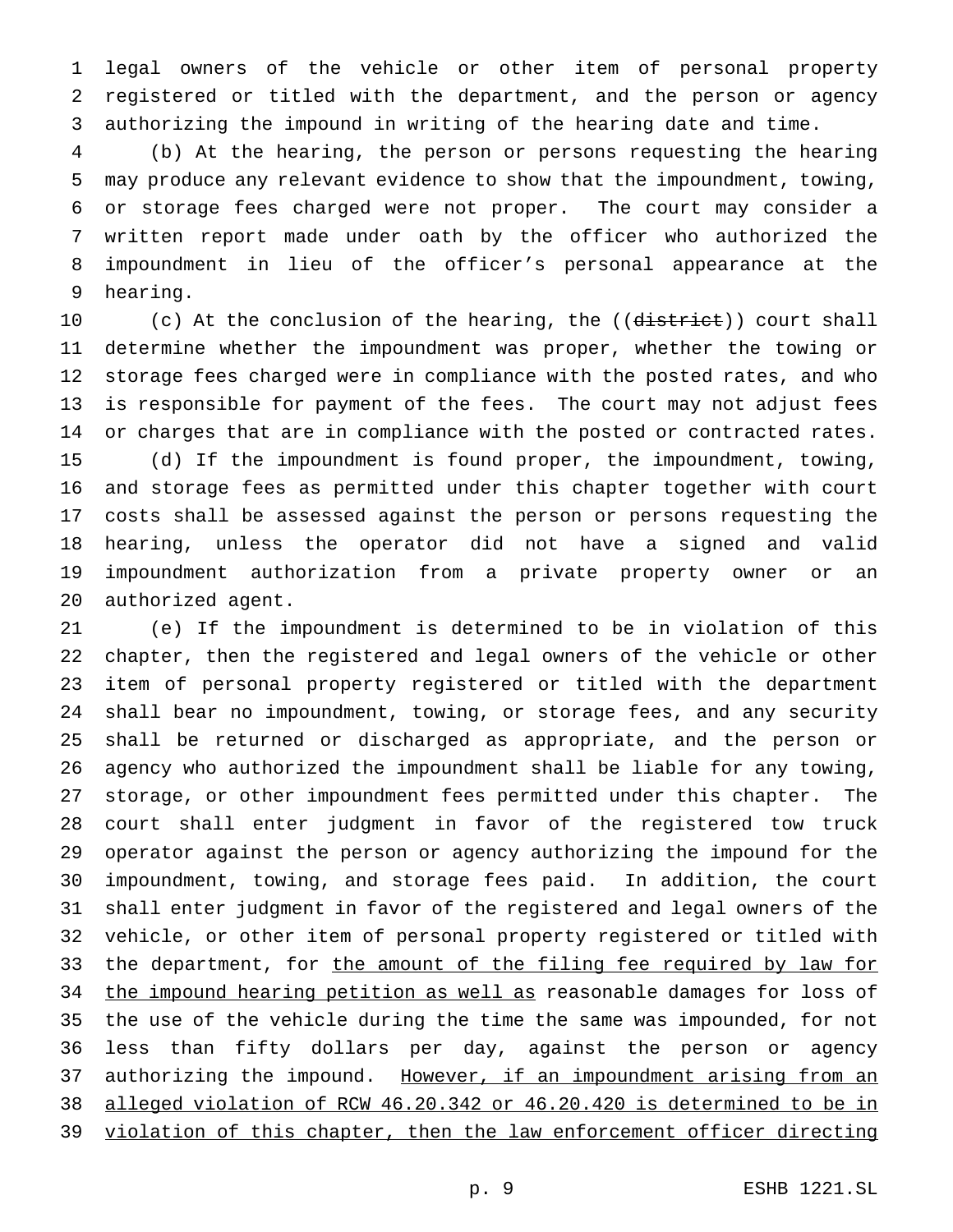1 the impoundment and the government employing the officer are not liable for damages if the officer relied in good faith and without gross 3 negligence on the records of the department in ascertaining that the 4 operator of the vehicle had a suspended or revoked driver's license. If any judgment entered is not paid within fifteen days of notice in writing of its entry, the court shall award reasonable attorneys' fees and costs against the defendant in any action to enforce the judgment. Notice of entry of judgment may be made by registered or certified mail, and proof of mailing may be made by affidavit of the party mailing the notice. Notice of the entry of the judgment shall read essentially as follows:

TO: . . . . . .

 YOU ARE HEREBY NOTIFIED JUDGMENT was entered against you in the 14 . . . . . Court located at . . . . . in the sum of \$. . . . . ., in an action entitled . . . . . ., Case No. 16 . . . . YOU ARE FURTHER NOTIFIED that attorneys fees and costs will be awarded against you under RCW . . . if the judgment is not paid within 15 days of the date of this notice. 19 DATED this  $\ldots$  . day of  $\ldots$  . . . .,  $((1\frac{19}{)) (year})$ . . . 20 Signature . . . . . . . . Typed name and address of party mailing notice

 (4) Any impounded abandoned vehicle or item of personal property registered or titled with the department that is not redeemed within fifteen days of mailing of the notice of custody and sale as required by RCW 46.55.110(2) shall be sold at public auction in accordance with all the provisions and subject to all the conditions of RCW 46.55.130. A vehicle or item of personal property registered or titled with the department may be redeemed at any time before the start of the auction upon payment of the applicable towing and storage fees.

 **Sec. 6.** RCW 46.55.130 and 1989 c 111 s 12 are each amended to read as follows:

 (1) If, after the expiration of fifteen days from the date of mailing of notice of custody and sale required in RCW 46.55.110(2) to the registered and legal owners, the vehicle remains unclaimed and has not been listed as a stolen vehicle, then the registered tow truck operator having custody of the vehicle shall conduct a sale of the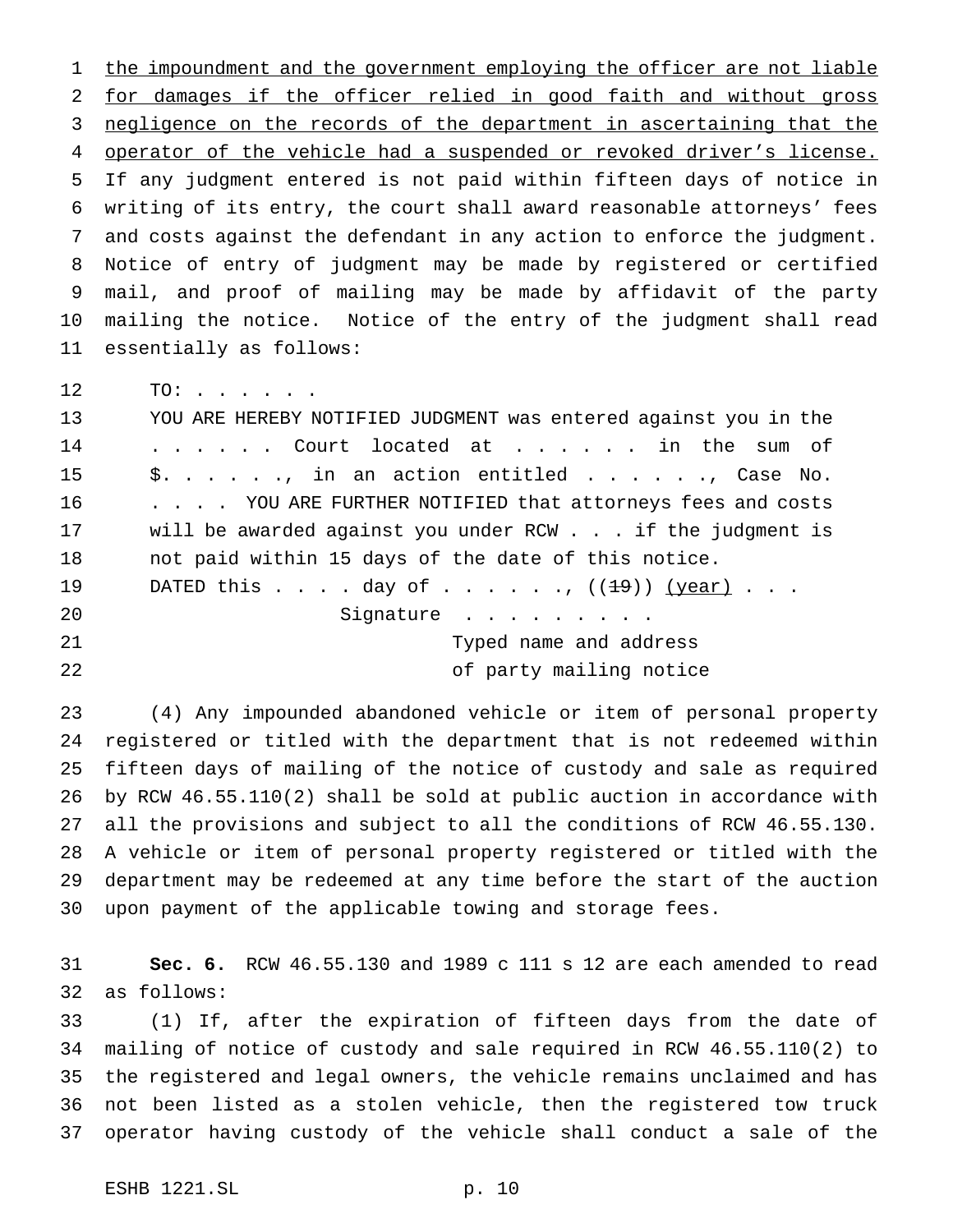vehicle at public auction after having first published a notice of the date, place, and time of the auction in a newspaper of general circulation in the county in which the vehicle is located not less than three days and no more than ten days before the date of the auction. The notice shall contain a description of the vehicle including the make, model, year, and license number and a notification that a three- hour public viewing period will be available before the auction. The auction shall be held during daylight hours of a normal business day. (2) The following procedures are required in any public auction of

such abandoned vehicles:

 (a) The auction shall be held in such a manner that all persons present are given an equal time and opportunity to bid;

 (b) All bidders must be present at the time of auction unless they have submitted to the registered tow truck operator, who may or may not choose to use the preauction bid method, a written bid on a specific vehicle. Written bids may be submitted up to five days before the auction and shall clearly state which vehicle is being bid upon, the amount of the bid, and who is submitting the bid;

 (c) The open bid process, including all written bids, shall be used so that everyone knows the dollar value that must be exceeded;

 (d) The highest two bids received shall be recorded in written form and shall include the name, address, and telephone number of each such bidder;

 (e) In case the high bidder defaults, the next bidder has the right 25 to purchase the vehicle for the amount of his or her bid;

 (f) The successful bidder shall apply for title within fifteen days;

 (g) The registered tow truck operator shall post a copy of the auction procedure at the bidding site. If the bidding site is different from the licensed office location, the operator shall post a clearly visible sign at the office location that describes in detail where the auction will be held. At the bidding site a copy of the newspaper advertisement that lists the vehicles for sale shall be posted;

 (h) All surplus moneys derived from the auction after satisfaction of the registered tow truck operator's lien shall be remitted within thirty days to the department for deposit in the state motor vehicle fund. A report identifying the vehicles resulting in any surplus shall accompany the remitted funds. If the director subsequently receives a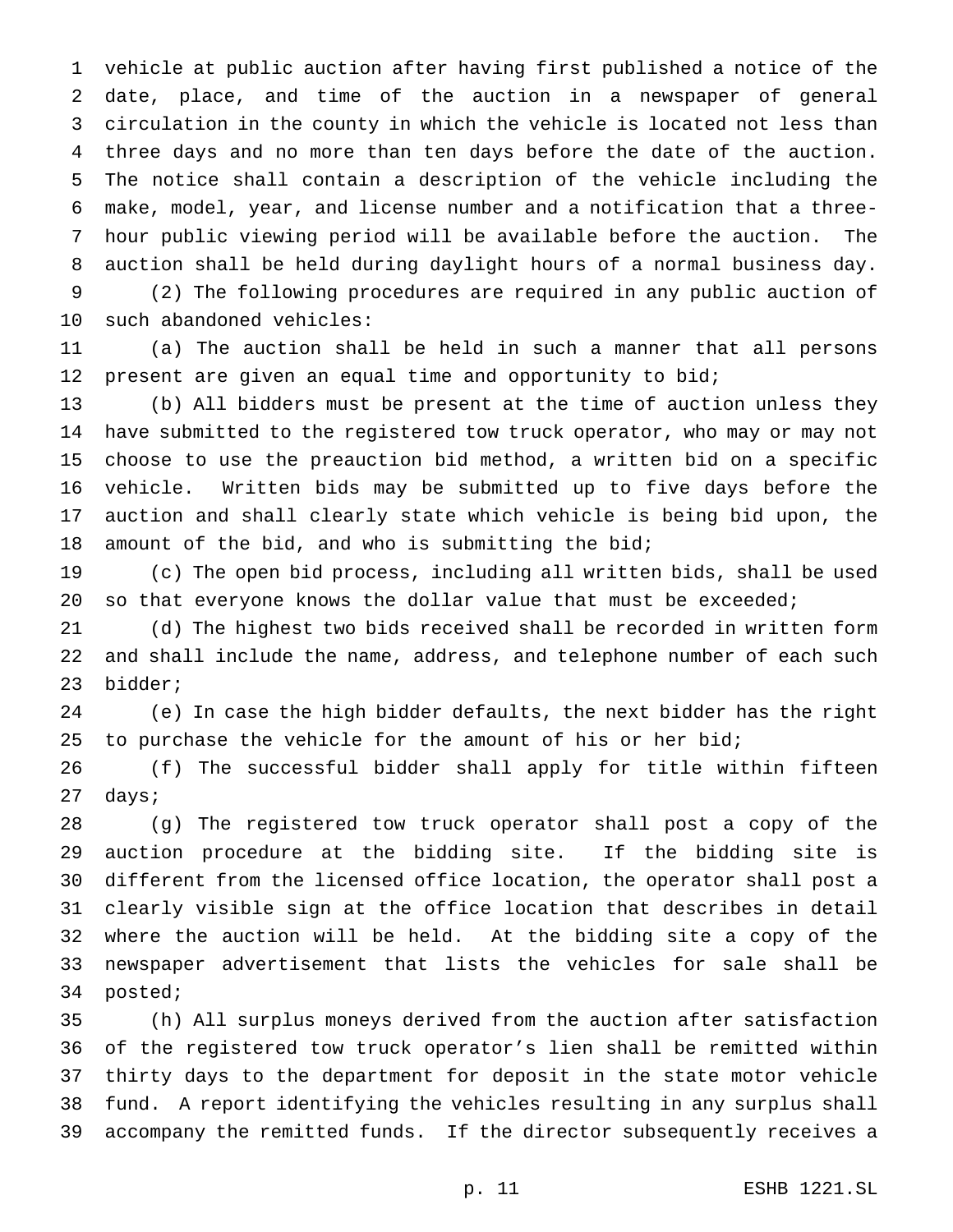valid claim from the registered vehicle owner of record as determined by the department within one year from the date of the auction, the surplus moneys shall be remitted to such owner;

 (i) If an operator receives no bid, or if the operator is the 5 successful bidder at auction, the operator shall, within ((thirty)) forty-five days sell the vehicle to a licensed vehicle wrecker, hulk hauler, or scrap processor by use of the abandoned vehicle report- affidavit of sale, or the operator shall apply for title to the vehicle.

 (3) In no case may an operator hold a vehicle for longer than ninety days without holding an auction on the vehicle, except for vehicles that are under a police or judicial hold.

 (4)(a) In no case may the accumulation of storage charges exceed fifteen days from the date of receipt of the information by the operator from the department as provided by RCW 46.55.110(2).

 (b) The failure of the registered tow truck operator to comply with the time limits provided in this chapter limits the accumulation of storage charges to five days except where delay is unavoidable. Providing incorrect or incomplete identifying information to the department in the abandoned vehicle report shall be considered a failure to comply with these time limits if correct information is available.

# 23 \*NEW SECTION. Sec. 7. A new section is added to chapter 46.55 RCW to read as follows:

 (1) This section applies to any impoundment of <sup>a</sup> vehicle when <sup>a</sup> driver is arrested for <sup>a</sup> violation of RCW 46.61.502 or 46.61.504, or of RCW 46.61.520 or 46.61.522 if committed while under the influence, as provided for in RCW 46.55.113 and 46.55.120.

 (2) Any local government ordinance or state agency rule that provides for impoundment and redemption of vehicles may allow for alternative home impoundment of vehicles for all or part of the impoundment periods authorized in RCW 46.55.120. Home impoundment is an alternative to impoundment by <sup>a</sup> registered tow truck operator. Home impoundment consists of removing <sup>a</sup> vehicle to the registered owner's residence or other property, or to another place authorized by the ordinance or rule, and placing <sup>a</sup> boot or other device on the vehicle to render it immobile. The jurisdiction authorizing home impoundment may charge <sup>a</sup> reasonable rental fee for the use of the boot or other device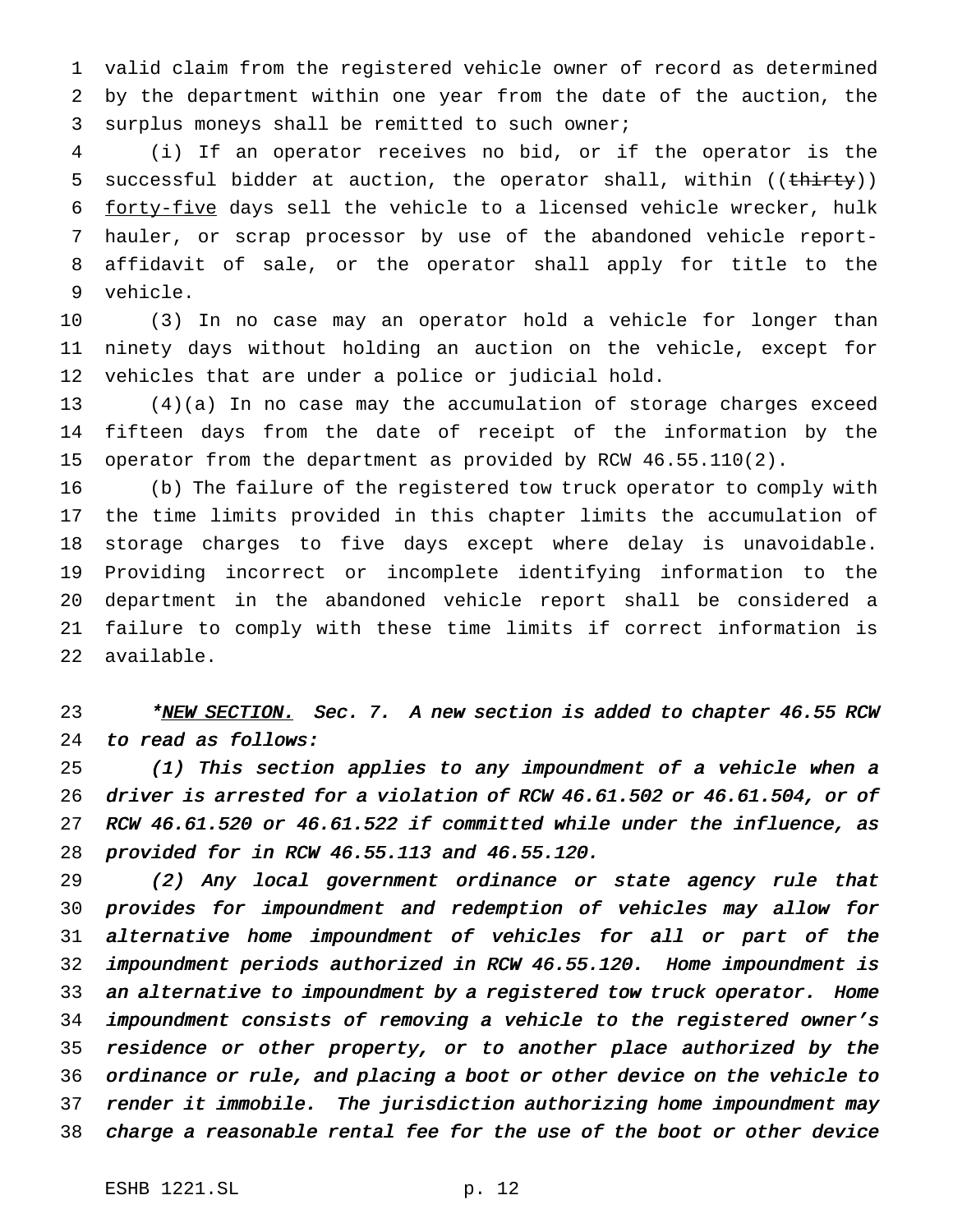during the period of home impoundment. The local government ordinance or state agency rule may provide that the owner or driver of the vehicle may elect whether to be subject to impoundment under RCW 46.55.120 or home impoundment under this section.

 (3) Before any home impoundment is begun, the vehicle must be redeemed as provided for in RCW 46.55.120 if any impoundment has occurred under that section, and any towing fee incurred in getting the vehicle to the place of home impoundment must be paid.

 (4) At the end of the period of home impoundment, the vehicle may be released only after all rental fees have been paid and only to <sup>a</sup> person who would qualify to redeem an impounded vehicle under RCW 46.55.120.

 (5) <sup>A</sup> local ordinance or state agency rule may provide for impoundment by <sup>a</sup> registered tow truck operator if at the end of the period of home impoundment there is no qualified person to whom the vehicle may be released.

 (6) <sup>A</sup> local ordinance or state agency rule may provide that if the boot or other device on <sup>a</sup> vehicle in home impoundment is tampered with, damaged, removed, or rendered inoperative, the vehicle may be released only upon payment of all applicable rental fees plus payment of <sup>a</sup> fee equal to the impoundment costs that would have been incurred had the vehicle been impounded under RCW 46.55.120 during the period of home impoundment.

**\*Sec. 7 was vetoed. See message at end of chapter.**

 **Sec. 8.** RCW 46.55.010 and 1994 c 176 s 1 are each amended to read as follows:

 The definitions set forth in this section apply throughout this chapter:

 (1) "Abandoned vehicle" means a vehicle that a registered tow truck operator has impounded and held in the operator's possession for 31 ((ninety-six)) one hundred twenty consecutive hours.

 (2) "Abandoned vehicle report" means the document prescribed by the state that the towing operator forwards to the department after a vehicle has become abandoned.

 (3) "Impound" means to take and hold a vehicle in legal custody. There are two types of impounds« public and private.

 (a) "Public impound" means that the vehicle has been impounded at the direction of a law enforcement officer or by a public official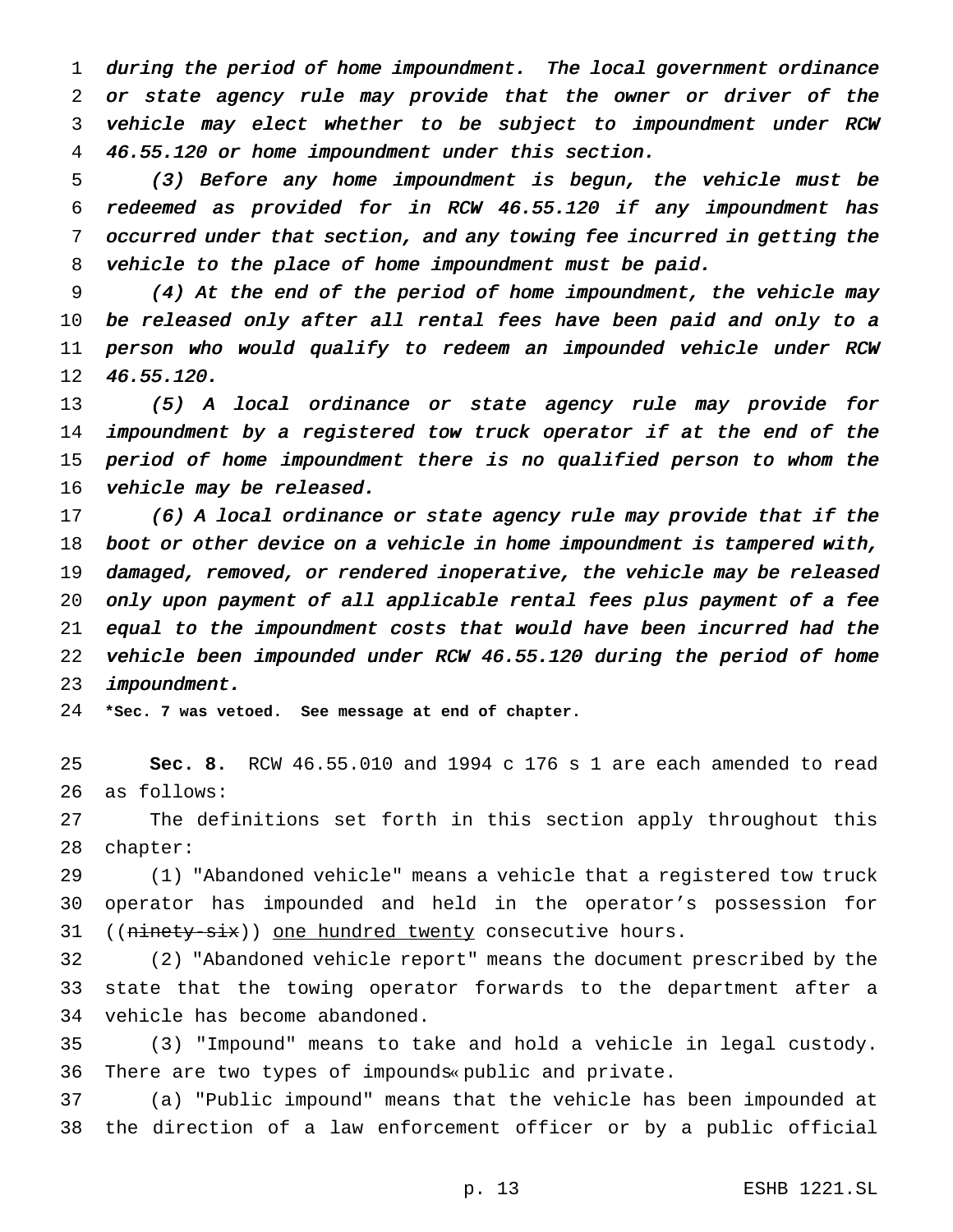having jurisdiction over the public property upon which the vehicle was located.

 (b) "Private impound" means that the vehicle has been impounded at the direction of a person having control or possession of the private property upon which the vehicle was located.

 (4) "Junk vehicle" means a vehicle certified under RCW 46.55.230 as meeting at least three of the following requirements:

8 (a) Is three years old or older;

 (b) Is extensively damaged, such damage including but not limited 10 to any of the following: A broken window or windshield, or missing wheels, tires, motor, or transmission;

(c) Is apparently inoperable;

 (d) Has an approximate fair market value equal only to the approximate value of the scrap in it.

 (5) "Master log" means the document or an electronic facsimile prescribed by the department and the Washington state patrol in which an operator records transactions involving impounded vehicles.

 (6) "Registered tow truck operator" or "operator" means any person who engages in the impounding, transporting, or storage of unauthorized vehicles or the disposal of abandoned vehicles.

 (7) "Residential property" means property that has no more than four living units located on it.

 (8) "Tow truck" means a motor vehicle that is equipped for and used in the business of towing vehicles with equipment as approved by the state patrol.

 (9) "Tow truck number" means the number issued by the department to tow trucks used by a registered tow truck operator in the state of Washington.

 (10) "Tow truck permit" means the permit issued annually by the department that has the classification of service the tow truck may provide stamped upon it.

 (11) "Tow truck service" means the transporting upon the public streets and highways of this state of vehicles, together with personal effects and cargo, by a tow truck of a registered operator.

 (12) "Unauthorized vehicle" means a vehicle that is subject to impoundment after being left unattended in one of the following public or private locations for the indicated period of time: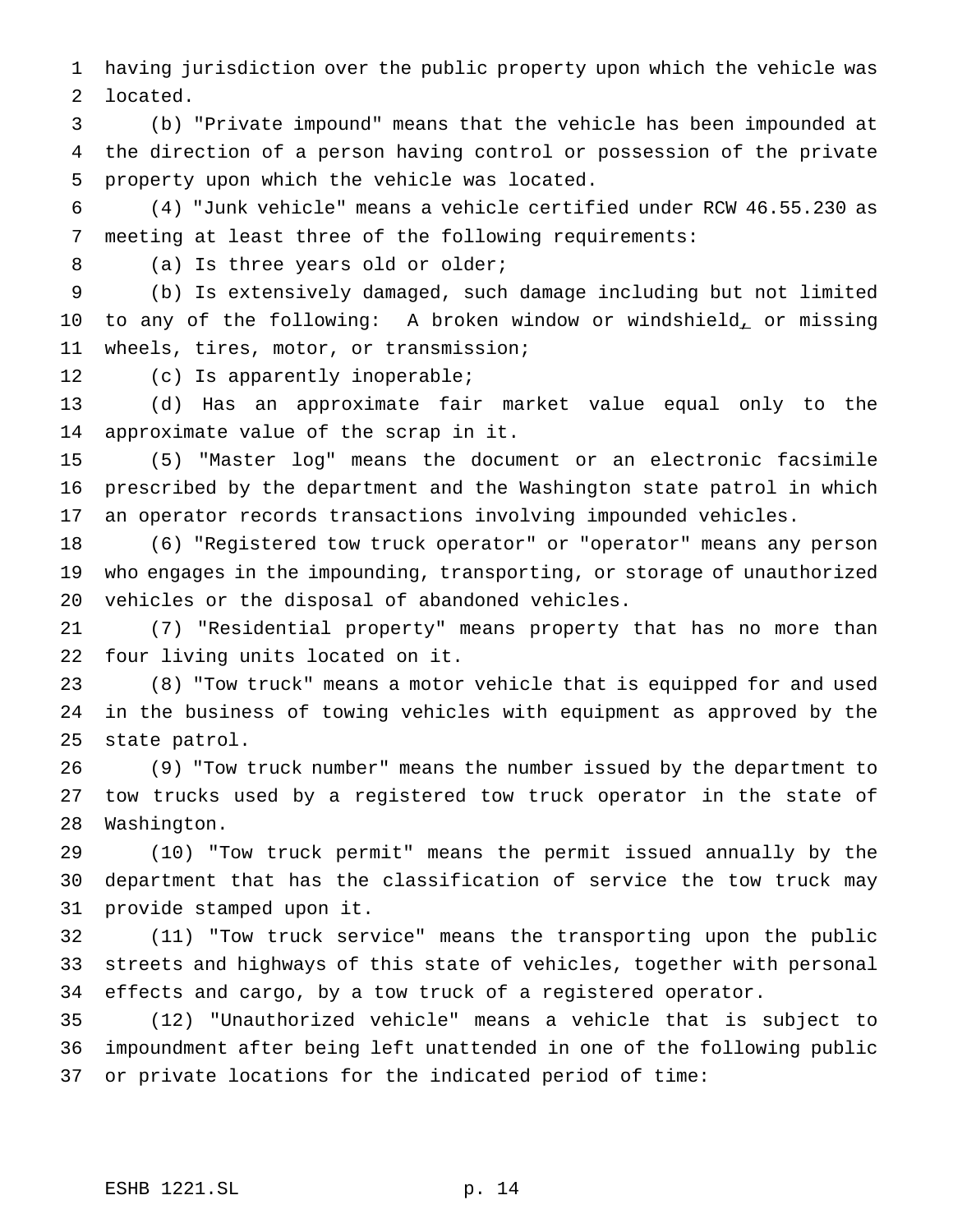| 1  |     | Subject to removal after:                                 |
|----|-----|-----------------------------------------------------------|
| 2  | (a) | Public locations:                                         |
| 3  | (i) | Constituting an accident or a traffic hazard as           |
| 4  |     | defined in RCW $46.55.113$ Immediately                    |
| 5  |     | (ii) On a highway and tagged as described in RCW          |
| 6  |     |                                                           |
| 7  |     | (iii) In a publicly owned or controlled parking facility, |
| 8  |     | properly posted under RCW                                 |
| 9  |     |                                                           |
| 10 |     | (b) Private locations:                                    |
| 11 |     | $(i)$ On residential property  Immediately                |
| 12 |     | (ii) On private, nonresidential property, properly        |
| 13 |     | posted under RCW $46.55.070$ Immediately                  |
| 14 |     | (iii) On private, nonresidential property,                |
| 15 |     |                                                           |

 **Sec. 9.** RCW 46.55.100 and 1995 c 360 s 5 are each amended to read as follows:

 (1) At the time of impoundment the registered tow truck operator providing the towing service shall give immediate notification, by telephone or radio, to a law enforcement agency having jurisdiction who shall maintain a log of such reports. A law enforcement agency, or a private communication center acting on behalf of a law enforcement agency, shall within six to twelve hours of the impoundment, provide to a requesting operator the name and address of the legal and registered owners of the vehicle, and the registered owner of any personal property registered or titled with the department that is attached to or contained in or on the impounded vehicle, the vehicle identification number, and any other necessary, pertinent information. The initial notice of impoundment shall be followed by a written or electronic facsimile notice within twenty-four hours. In the case of a vehicle from another state, time requirements of this subsection do not apply until the requesting law enforcement agency in this state receives the information.

 (2) The operator shall immediately send an abandoned vehicle report to the department for any vehicle, and for any items of personal property registered or titled with the department, that are in the 37 operator's possession after the ((ninety-six)) one hundred twenty hour abandonment period. Such report need not be sent when the impoundment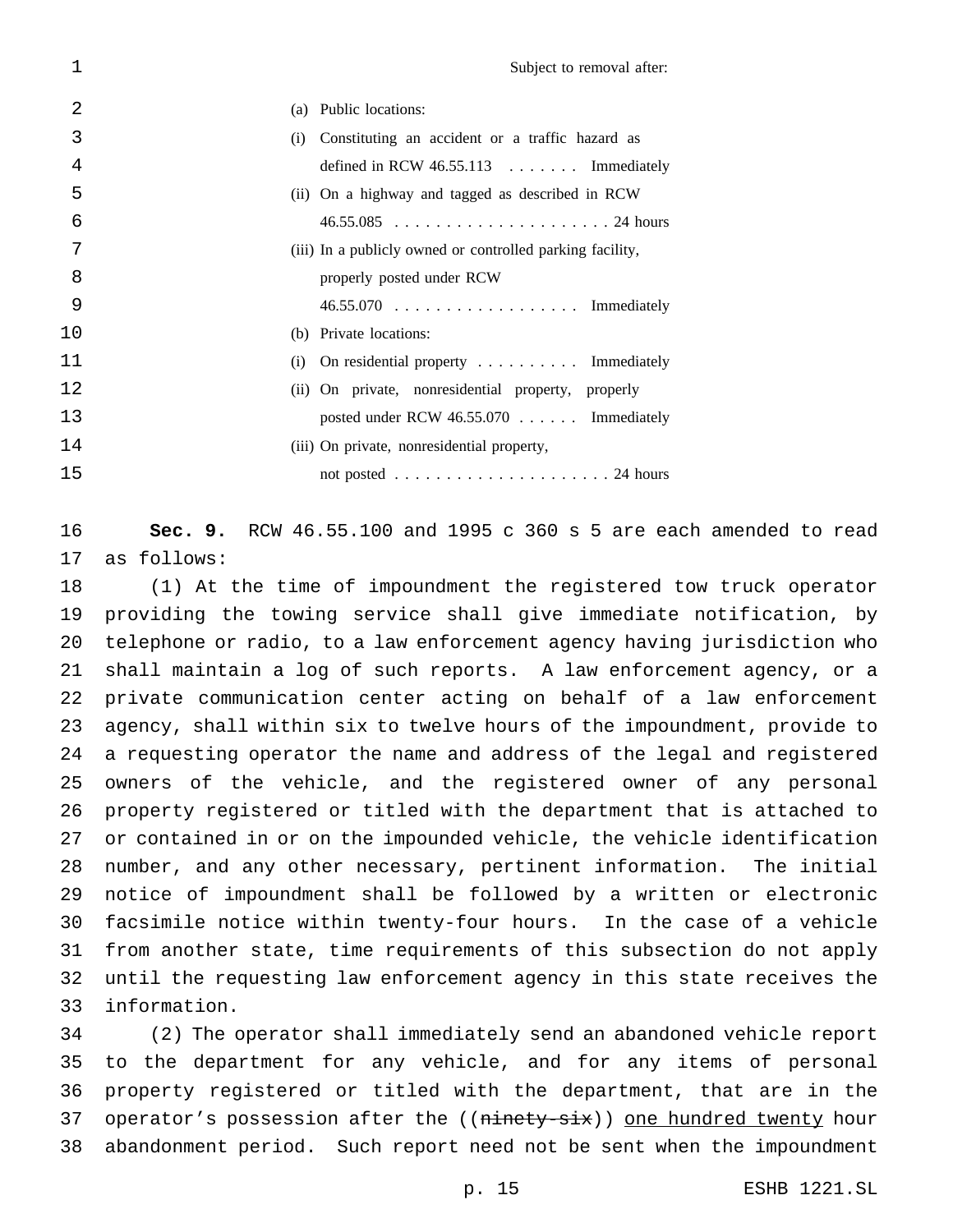is pursuant to a writ, court order, or police hold. The owner notification and abandonment process shall be initiated by the registered tow truck operator immediately following notification by a court or law enforcement officer that the writ, court order, or police hold is no longer in effect.

 (3) Following the submittal of an abandoned vehicle report, the department shall provide the registered tow truck operator with owner information within seventy-two hours.

9 (4) Within ((fifteen)) fourteen days of the sale of an abandoned vehicle at public auction, the towing operator shall send a copy of the abandoned vehicle report showing the disposition of the abandoned vehicle and any other items of personal property registered or titled with the department to the crime information center of the Washington state patrol.

 (5) If the operator sends an abandoned vehicle report to the department and the department finds no owner information, an operator may proceed with an inspection of the vehicle and any other items of personal property registered or titled with the department to determine whether owner identification is within the vehicle.

 (6) If the operator finds no owner identification, the operator shall immediately notify the appropriate law enforcement agency, which shall search the vehicle and any other items of personal property registered or titled with the department for the vehicle identification number or other appropriate identification numbers and check the necessary records to determine the vehicle's or other property's owners.

 **Sec. 10.** RCW 46.12.095 and 1969 ex.s. c 170 s 16 are each amended to read as follows:

 A security interest in a vehicle other than one held as inventory by a manufacturer or a dealer and for which a certificate of ownership 31 is required is perfected only by compliance with the requirements of section 12 of this act under the circumstances provided for therein or 33 by compliance with the requirements of this section:

34 (1) A security interest is perfected  $((only)$ ) by the department's receipt of: (a) The existing certificate, if any, and (b) an application for a certificate of ownership containing the name and 37 address of the secured party<sub> $\perp$ </sub> and (c) tender of the required fee.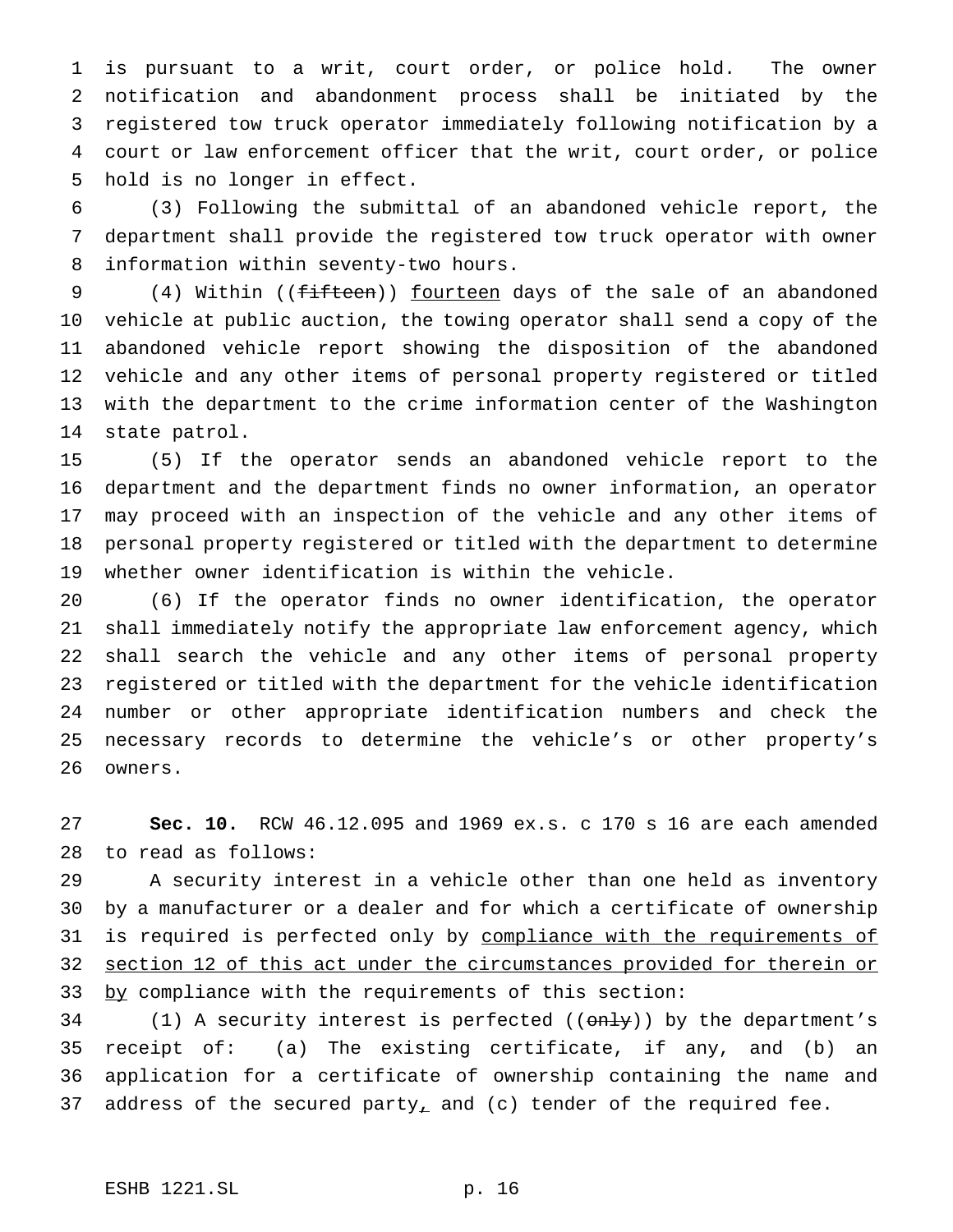1 (2) It is perfected as of the time of its creation: (a)  $If$  the 2 papers and fee referred to in ((the preceding)) subsection (1) of this 3 section are received by this department within ((eight department 4 business)) twenty calendar days ((exclusive)) of the day on which the security agreement was created; or (b) if the secured party's name and address appear on the outstanding certificate of ownership; otherwise, as of the date on which the department has received the papers and fee 8 required in subsection (1) of this section.

 (3) If a vehicle is subject to a security interest when brought into this state, perfection of the security interest is determined by the law of the jurisdiction where the vehicle was when the security interest was attached, subject to the following:

 (a) If the security interest was perfected under the law of the jurisdiction where the vehicle was when the security interest was attached, the following rules apply:

 (b) If the name of the secured party is shown on the existing certificate of ownership issued by that jurisdiction, the security interest continues perfected in this state. The name of the secured party shall be shown on the certificate of ownership issued for the vehicle by this state. The security interest continues perfected in this state upon the issuance of such ownership certificate.

 (c) If the security interest was not perfected under the law of the jurisdiction where the vehicle was when the security interest was attached, it may be perfected in this state; in that case, perfection dates from the time of perfection in this state.

 **Sec. 11.** RCW 46.12.101 and 1991 c 339 s 19 are each amended to read as follows:

 A transfer of ownership in a motor vehicle is perfected by compliance with the requirements of this section.

 (1) If an owner transfers his or her interest in a vehicle, other than by the creation, deletion, or change of a security interest, the owner shall, at the time of the delivery of the vehicle, execute an assignment to the transferee and provide an odometer disclosure statement under RCW 46.12.124 on the certificate of ownership or as the department otherwise prescribes, and cause the certificate and 36 assignment to be transmitted to the transferee. ((Within five days, 37 excluding Saturdays, Sundays, and state and federal holidays,)) The 38 owner shall notify the department or its agents or subagents, in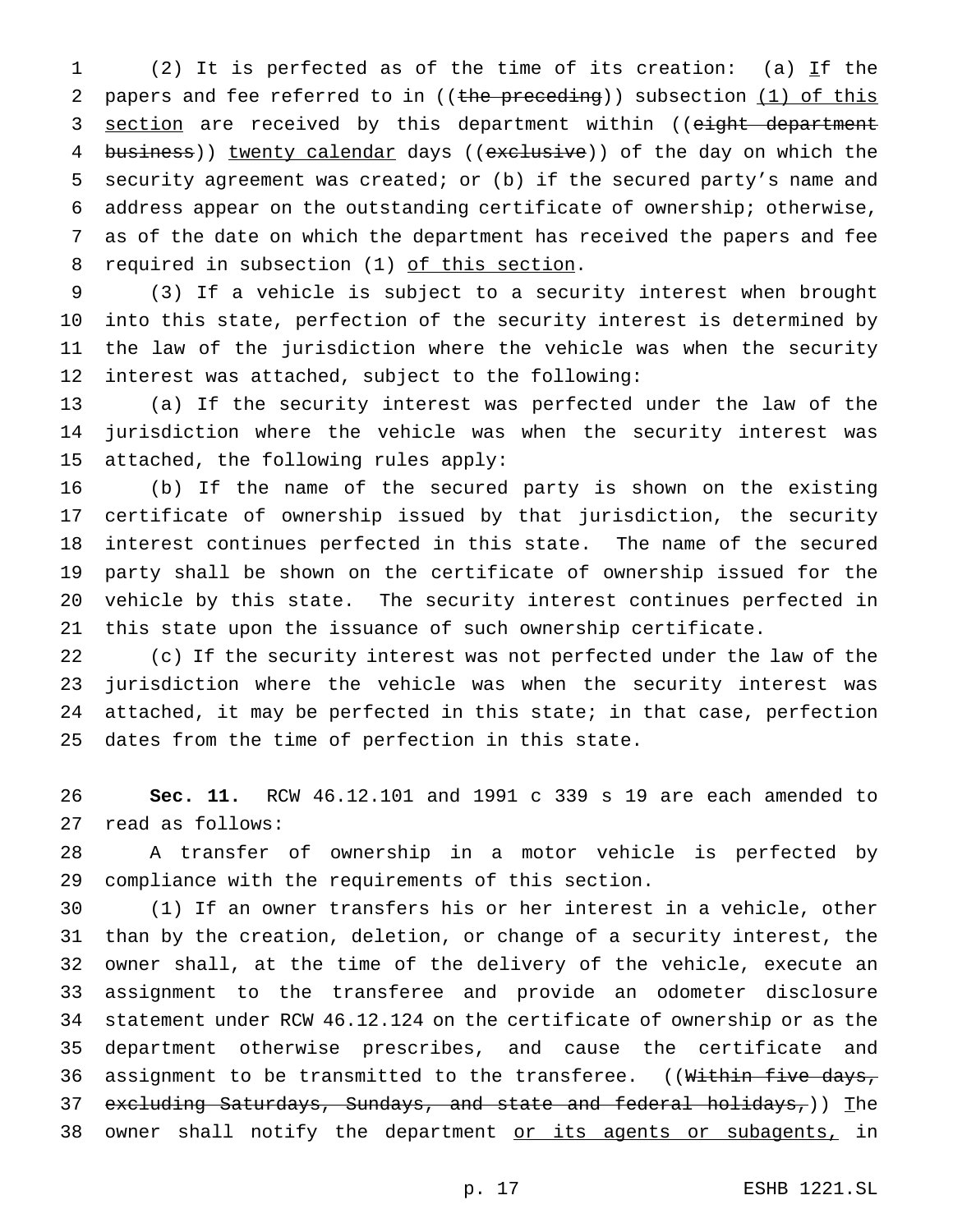writing, on the appropriate form, of the date of the sale or transfer, 2 the name and address of the owner and of the transferee, the 3 transferee's driver's license number if available, and such description of the vehicle, including the vehicle identification number, the license plate number, or both, as may be required in the appropriate 6 form provided or approved for that purpose by the department. The report of sale will be deemed properly filed if all information required in this section is provided on the form and includes a 9 department-authorized notation that the document was received by the 10 department, its agents, or subagents on or before the fifth day after 11 the sale of the vehicle, excluding Saturdays, Sundays, and state and 12 federal holidays. Agents and subagents shall immediately electronically transmit the seller's report of sale to the department. 14 Reports of sale processed and recorded by the department's agents or 15 subagents may be subject to fees as specified in RCW 46.01.140 (4)(a) or  $(5)(b)$ .

 (2) The requirements of subsection (1) of this section to provide an odometer disclosure statement apply to the transfer of vehicles held for lease when transferred to a lessee and then to the lessor at the end of the leasehold and to vehicles held in a fleet when transferred to a purchaser.

22 (3) Except as provided in RCW ((<del>46.12.120</del>)) <u>46.70.122</u> the transferee shall within fifteen days after delivery to the transferee of the vehicle, execute the application for a new certificate of ownership in the same space provided therefor on the certificate or as the department prescribes, and cause the certificates and application to be transmitted to the department.

 (4) Upon request of the owner or transferee, a secured party in possession of the certificate of ownership shall, unless the transfer was a breach of its security agreement, either deliver the certificate to the transferee for transmission to the department or, when the secured party receives the owner's assignment from the transferee, it shall transmit the transferee's application for a new certificate, the existing certificate, and the required fee to the department. Compliance with this section does not affect the rights of the secured party.

 (5) If a security interest is reserved or created at the time of the transfer, the certificate of ownership shall be retained by or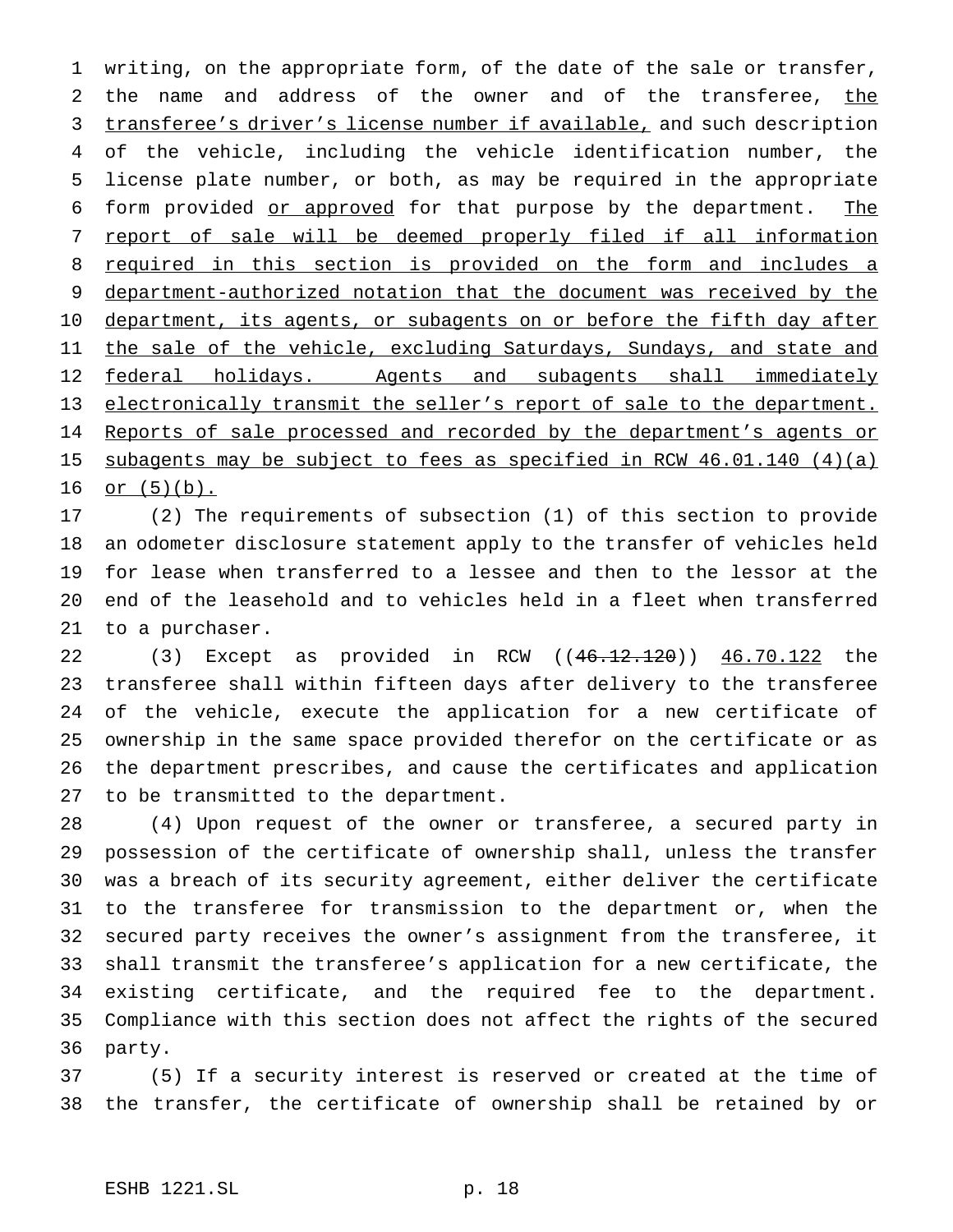delivered to the person who becomes the secured party, and the parties shall comply with the provisions of RCW 46.12.170.

 (6) If the purchaser or transferee fails or neglects to make application to transfer the certificate of ownership and license registration within fifteen days after the date of delivery of the vehicle, he or she shall on making application for transfer be assessed a twenty-five dollar penalty on the sixteenth day and two dollars additional for each day thereafter, but not to exceed one hundred dollars. The director may by rule establish conditions under which the penalty will not be assessed when an application for transfer is delayed for reasons beyond the control of the purchaser. Conditions for not assessing the penalty may be established for but not limited to delays caused by:

(a) The department requesting additional supporting documents;

(b) Extended hospitalization or illness of the purchaser;

(c) Failure of a legal owner to release his or her interest;

 (d) Failure, negligence, or nonperformance of the department, auditor, or subagent.

 Failure or neglect to make application to transfer the certificate of ownership and license registration within forty-five days after the date of delivery of the vehicle is a misdemeanor.

 (7) Upon receipt of an application for reissue or replacement of a certificate of ownership and transfer of license registration, accompanied by the endorsed certificate of ownership or other documentary evidence as is deemed necessary, the department shall, if the application is in order and if all provisions relating to the certificate of ownership and license registration have been complied with, issue new certificates of title and license registration as in the case of an original issue and shall transmit the fees together with an itemized detailed report to the state treasurer, to be deposited in the motor vehicle fund.

 (8) Once each quarter the department shall report to the department of revenue a list of those vehicles for which a seller's report has been received but no transfer of title has taken place.

 NEW SECTION. **Sec. 12.** A new section is added to chapter 46.12 RCW to read as follows:

 (1) The purpose of a transitional ownership record is to enable a security interest in a motor vehicle to be perfected in a timely manner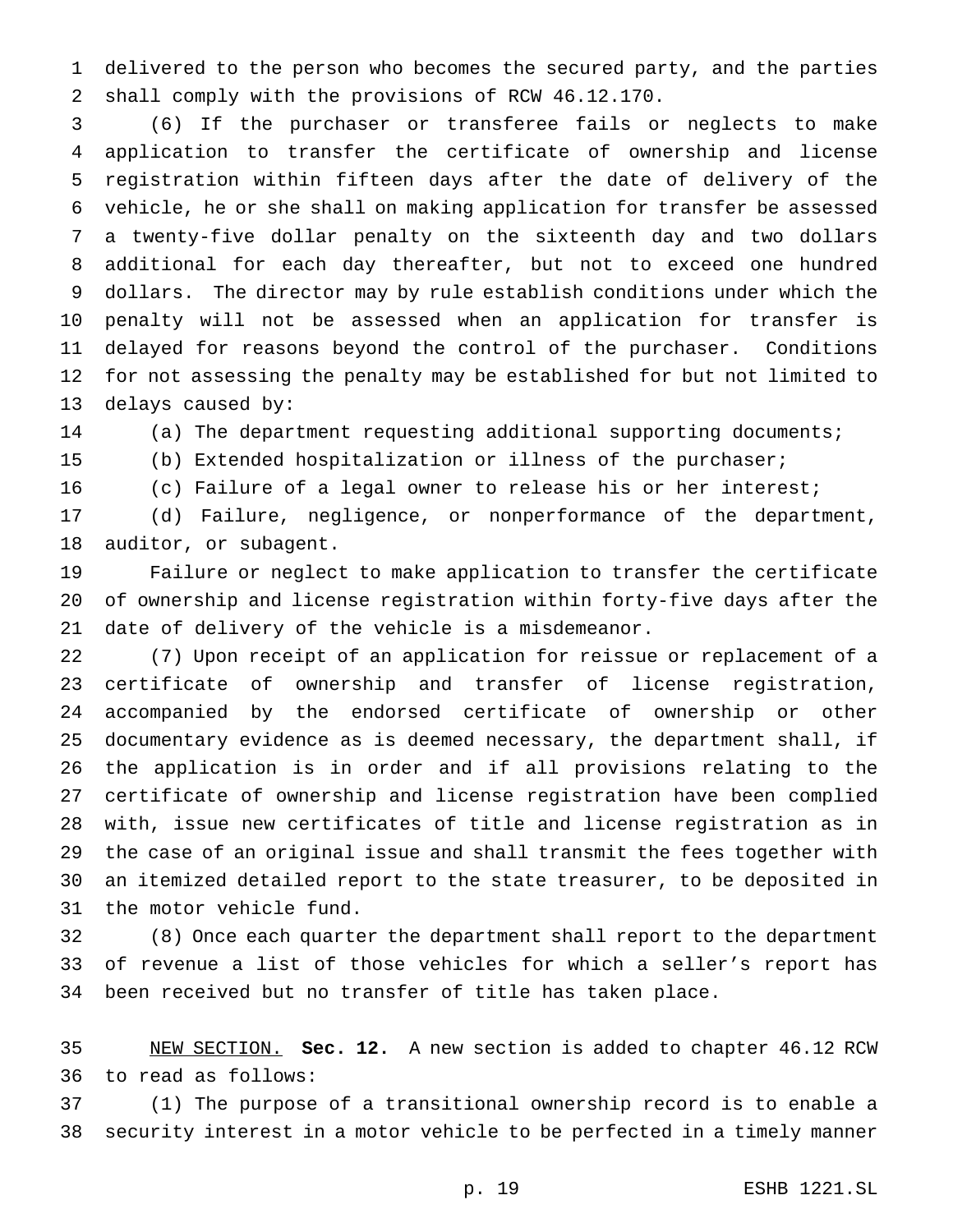when the certificate of ownership is not available at the time the security interest is created, and to provide for timely notification to security interest holders under chapter 46.55 RCW.

 (2) A transitional ownership record is only acceptable as an ownership record for vehicles currently stored on the department's computer system and if the certificate of ownership or other authorized proof of ownership for the motor vehicle:

 (a) Is not in the possession of the selling vehicle dealer or new security interest holder at the time the transitional ownership record 10 is submitted to the department; and

 (b) To the best of the knowledge of the selling dealer or new security interest holder, the certificate of ownership will not be received for submission to the department within twenty calendar days of the date of sale of the vehicle, or if no sale is involved, within twenty calendar days of the date the security agreement or contract is executed.

 (3) A person shall submit the transitional ownership record to the department or to any of its agents or subagents. Agents and subagents shall immediately electronically transmit the transitional ownership records to the department. A transitional ownership document processed and recorded by an agent or subagent may be subject to fees as specified in RCW 46.01.140(4)(a) or (5)(b).

 (4) "Transitional ownership record" means a record containing all of the following information:

(a) The date of sale;

(b) The name and address of each owner of the vehicle;

(c) The name and address of each security interest holder;

 (d) If there are multiple security interest holders, the priorities of interest if the security interest holders do not jointly hold a single security interest;

 (e) The vehicle identification number, the license plate number, if any, the year, make, and model of the vehicle;

 (f) The name of the selling dealer or security interest holder who is submitting the transitional ownership record; and

(g) The transferee's driver's license number, if available.

 (5) The report of sale form prescribed or approved by the department under RCW 46.12.101 may be used by a vehicle dealer as the transitional ownership record.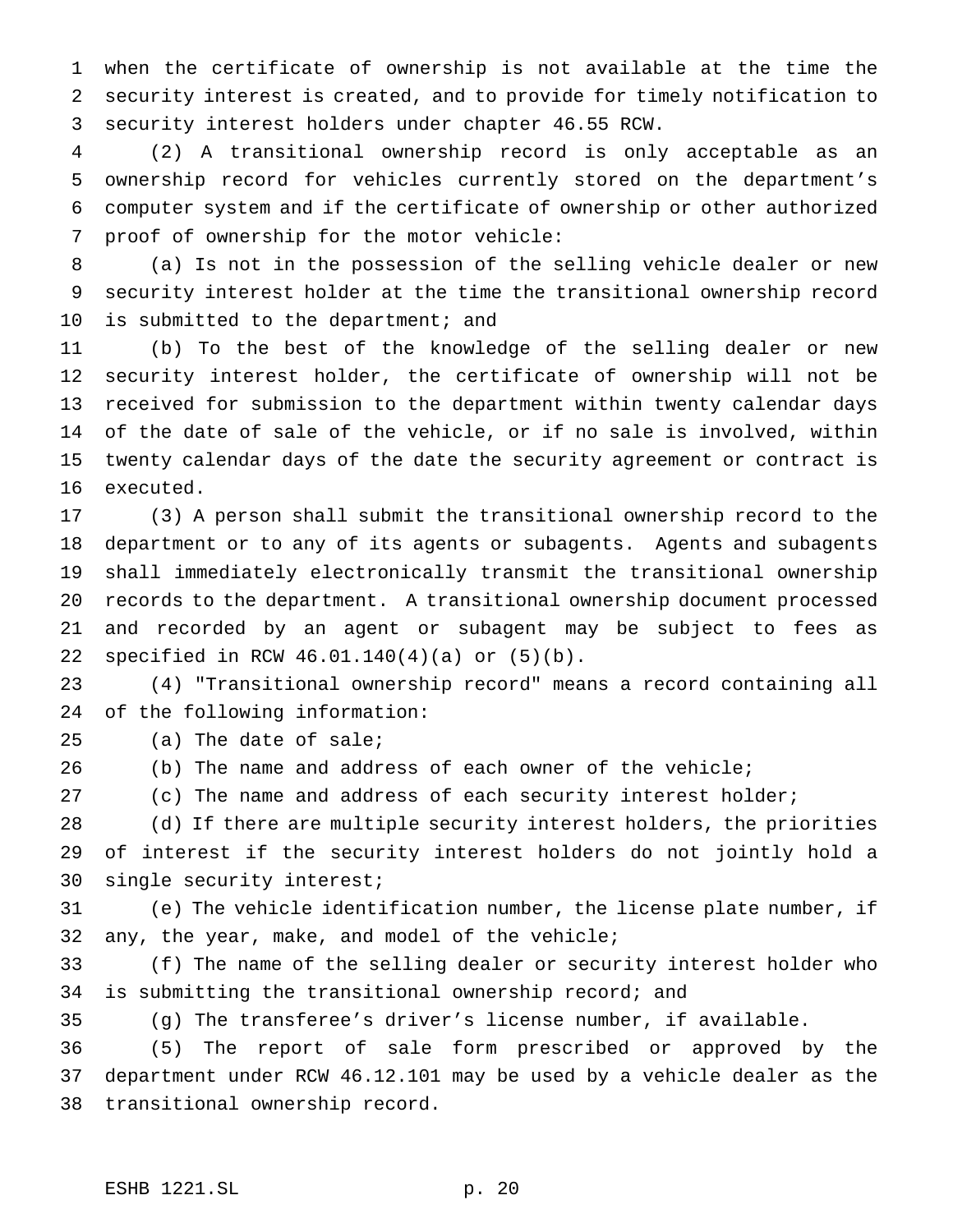(6) Notwithstanding RCW 46.12.095 (1) and (2), compliance with the requirements of this section shall result in perfection of a security interest in the vehicle as of the time the security interest was created. Upon receipt of the certificate of ownership for the vehicle, or upon receipt of written confirmation that only an electronic record of ownership exists or that the certificate of ownership has been lost or destroyed, the selling dealer or new security interest holder shall promptly submit the same to the department together with an application for a new certificate of ownership containing the name and address of the secured party and tender the required fee as provided in RCW 46.12.095(1).

12 \*NEW SECTION. Sec. 13. If this act mandates an increased level of 13 service by local governments, the local government may, under RCW 43.135.060 and chapter 4.92 RCW, submit claims for reimbursement by the legislature. The claims shall be subject to verification by the office 16 of financial management.

**\*Sec. 13 was vetoed. See message at end of chapter.**

 NEW SECTION. **Sec. 14.** RCW 46.20.344 and 1965 ex.s. c 121 s 45 are each repealed.

> Passed the House March 9, 1998. Passed the Senate March 3, 1998. Approved by the Governor March 30, 1998, with the exception of certain items that were vetoed. Filed in Office of Secretary of State March 30, 1998.

Note: Governor's explanation of partial veto is as follows:

 "I am returning herewith, without my approval as to sections 7 and 13, Engrossed Substitute House Bill No. 1221 entitled:

4 "AN ACT Relating to the impoundment and forfeiture of vehicles<br>5 being operated by persons who have a suspended or revoked driver's being operated by persons who have a suspended or revoked driver's license;"

 ESHB 1221 expands the law governing impoundment of vehicles driven by a person with a suspended or revoked license. I agree with the purpose of this legislation, however some sections are problematic.

 Section 7 of ESHB 1221 is technically flawed. That section would authorize local governments to use "home impoundment" to immobilize vehicles driven by drunk drivers. This would be done by locking a "boot" or similar device on the vehicle. Unlike the rest of the bill, this section would not require that the driver's license have been suspended or revoked previously. It also would not specify how long the "boot" could remain on the vehicle. Under existing law, which the bill does not amend, vehicles impounded on a DUI arrest may be recovered at any time by paying towing and storage fees. But section 7 refers to a "period of home impoundment" without specifying any